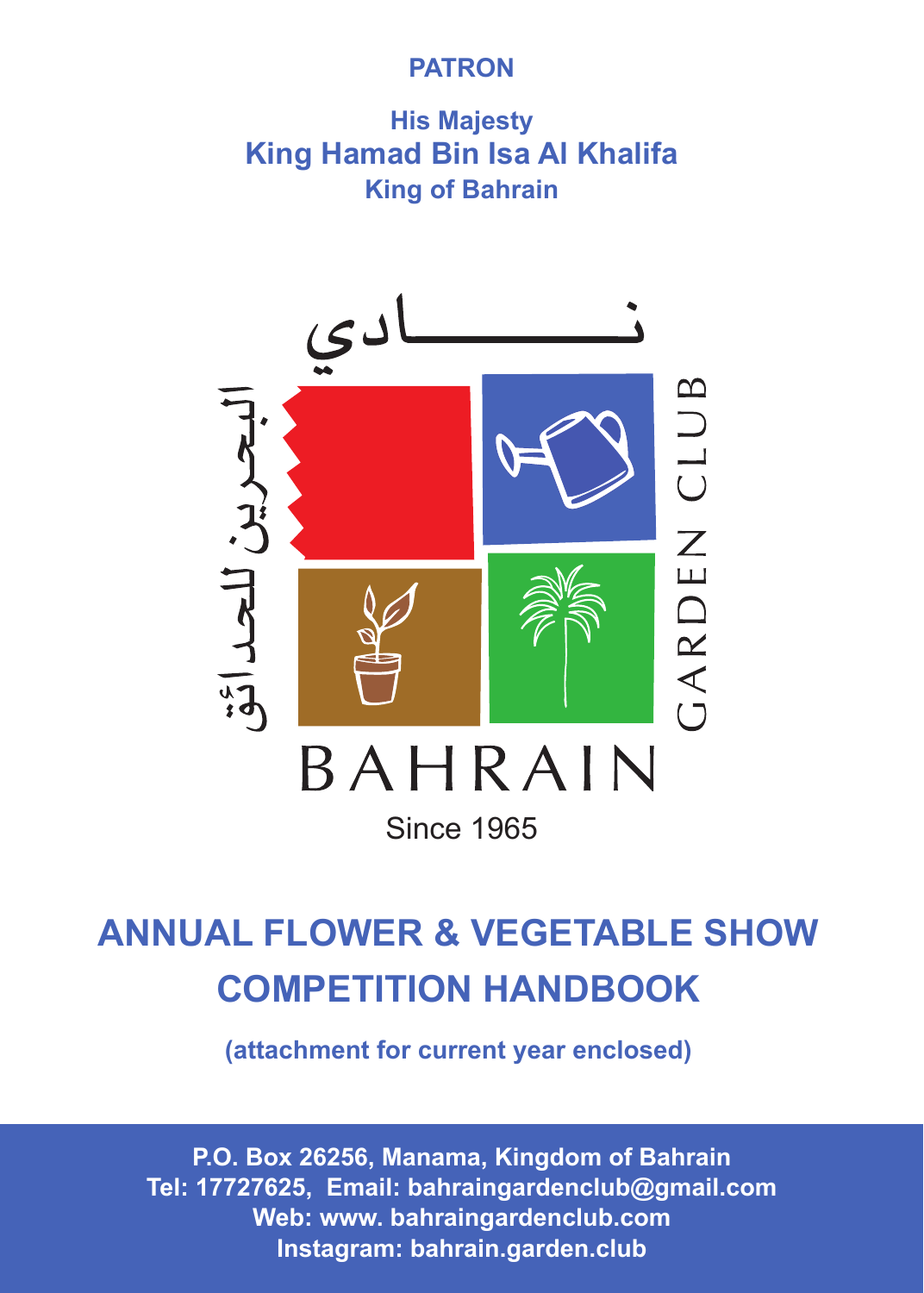Bahrain Garden Club is affiliated to

"The Royal Horticulture Society (RHS)"

United Kingdom

 Revised Edition No. 53, printed October 2018 Edited by: Jacqueline M. de Freitas - English text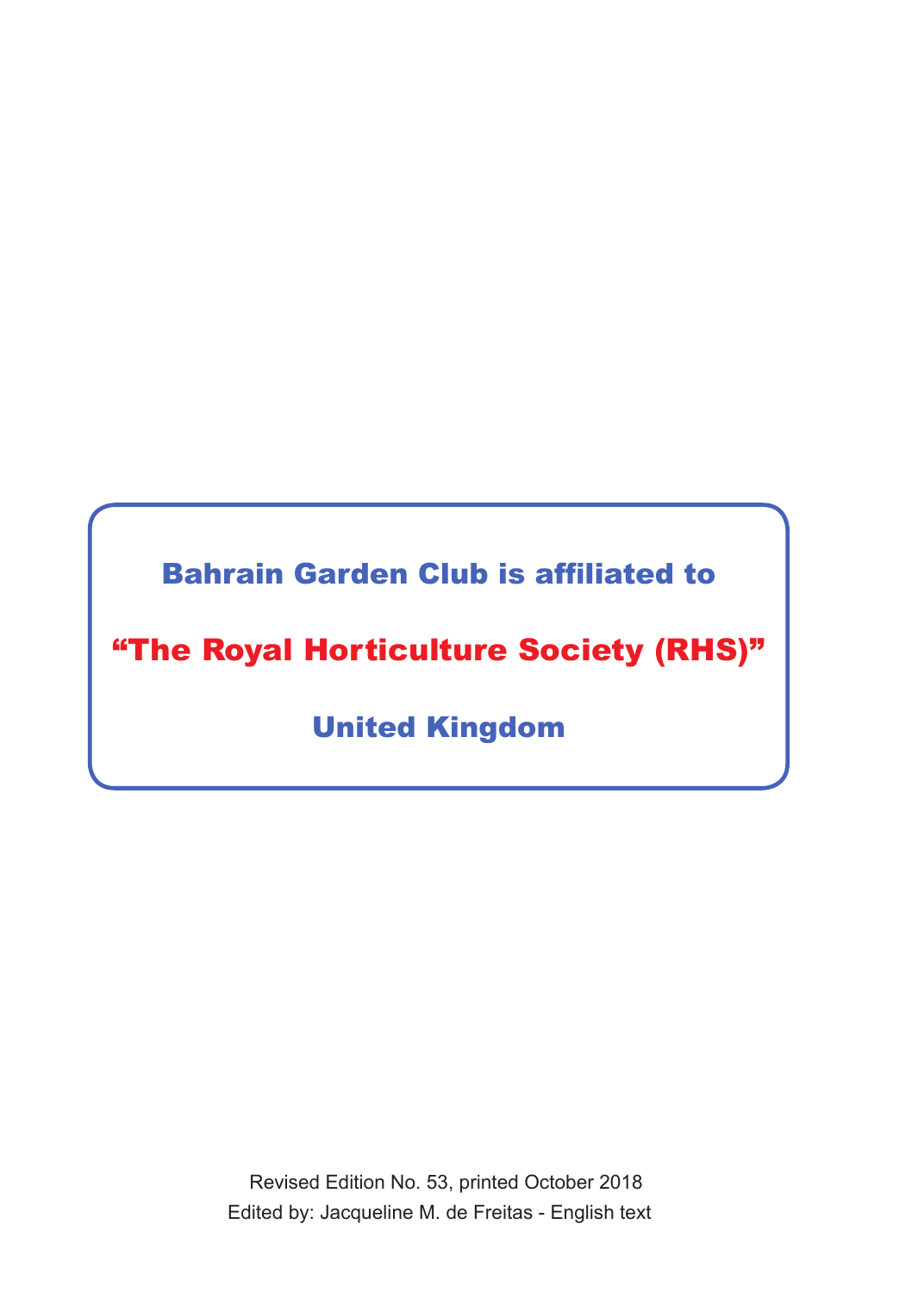# **Contents**

| HOW TO COMPETE IN THE BGC COMPETITIONS<br>2                                   |    |  |
|-------------------------------------------------------------------------------|----|--|
| 1. FLOWERS - CLASSES 1-24                                                     | 3  |  |
| 2. VEGETABLES & FRUIT - CLASSES 25 - 48                                       | 5  |  |
| 3. EXPERIMENTAL GARDENING - CLASSES 49 - 51                                   | 8  |  |
| 4. FLORAL ARRANGEMENTS, DISPLAYS & CREATIONS FOR<br>ADULTS - CLASSES 52 - 62  | 10 |  |
| 5. HANDICRAFTS & PRESERVES FOR ADULTS - CLASS 63                              | 13 |  |
| 6. STUDENTS CLASSES (Including School Competitions)                           | 14 |  |
| 7. RESIDENTIAL & COMMERCIAL EST. GARDEN COMPETITIONS<br>$-$ CLASSES 70 $-$ 81 | 16 |  |
| 8. CARVING                                                                    | 18 |  |
| 9. GARDEN PHOTOGRAPHY                                                         | 19 |  |
| 10. COMPETITION CUPS AND PRIZES                                               | 20 |  |
| <b>NOTES</b><br>24                                                            |    |  |
| SCHOOL GARDENS COMPETITIONS ENTRY FORM<br>25                                  |    |  |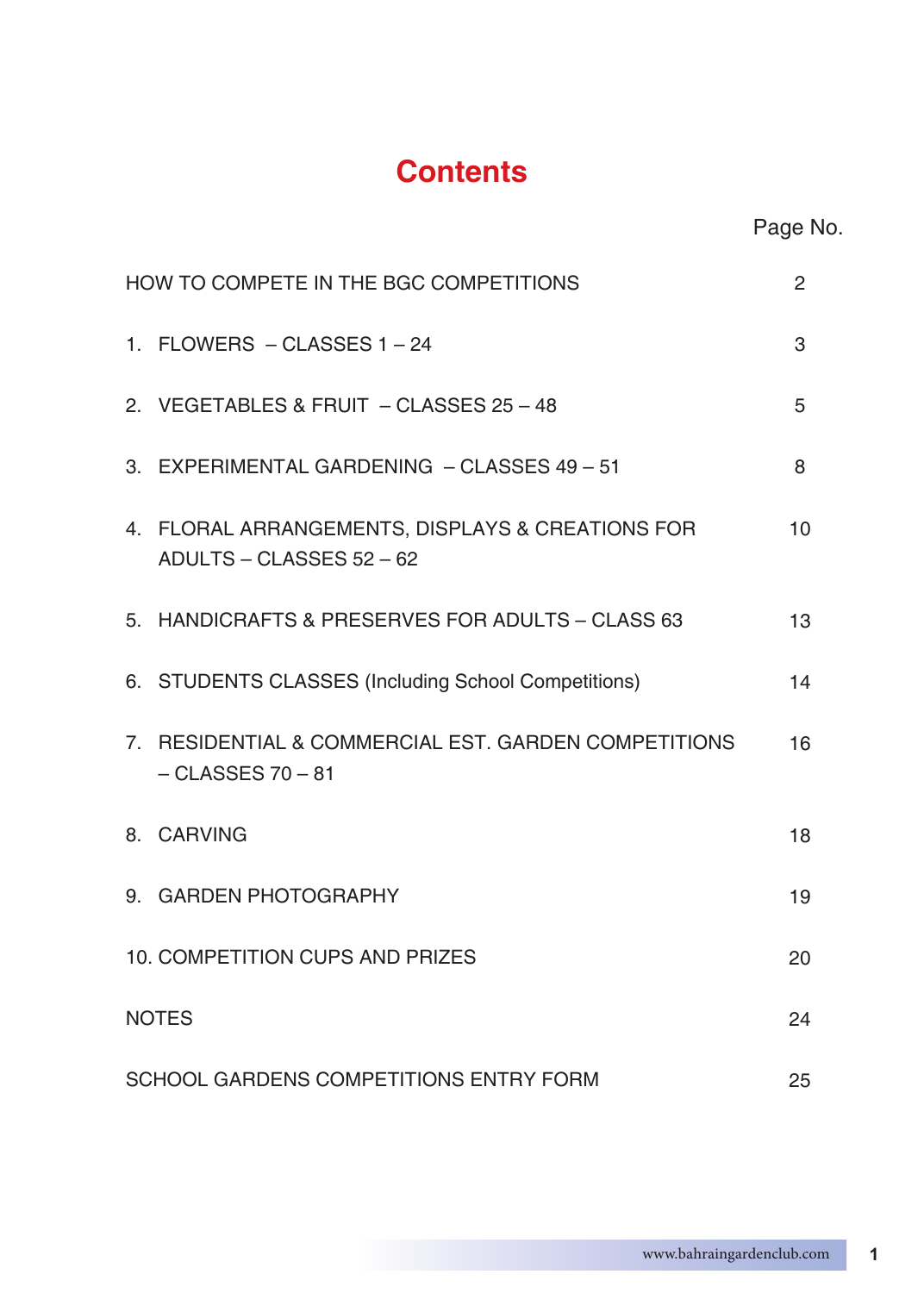# **HOW TO COMPETE IN THE BGC COMPETITIONS**

The Bahrain Garden Club competitions are open to all.

#### **REGISTERING FOR ENTRY**

Purchase an Entry Card for each Class in which you intend to compete and pay a Registratation Fee of 200 fils for Bahrain Garden Club Members, 300 fils for non-members or 100 fils for Juniors and Students for each Entry Card.

Entry Cards are available from the **Bahrain Garden Club** office in Juffair from October up to two weeks before the commencement of the BAHRAIN INTERNATIONAL GARDEN SHOW.

#### **RULES OF PARTICIPATION**

When you Register and collect your Entry Card/s you will be given an Exhibitor's Number. All your Entry Cards must show this number and under no circumstance should your name appear on an Entry Card, front or back. Your name will not be known until the Judging has been completed when you will be given a Card, bearing the Bahrain Garden Club stamp and your entry number, which you must show when you collect your exhibit/s.

When you bring your exhibit in for judging, on a date and time specified, check that your Entry Card has been properly completed and The Exhibitor's Number is clearly visible.

Ensure that the Entry Card is placed close to your exhibit and is placed in the correct Class space.

#### **Read all the rules, instructions and details about each Class very carefully.**

Make sure each exhibit is exactly as described in the rules, e.g. 'bloom' means a single flower, a 'stem' may have more than one flower on it. Failure to comply with these guidelines could lead to disqualification of your entry or be counted against it during judging.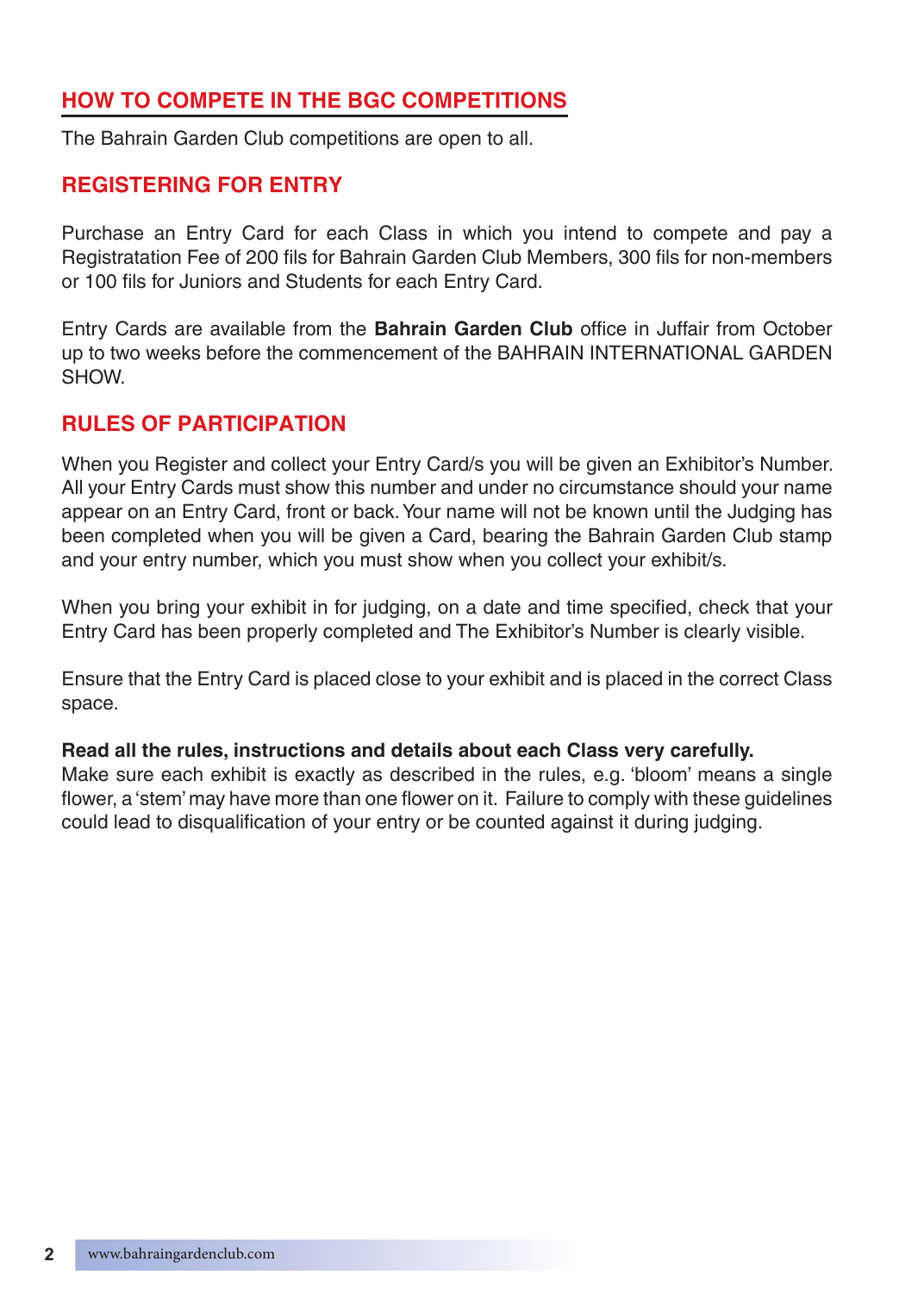# **1. FLOWERS – CLASSES 1 - 24**

| 1              | <b>Alyssum</b>                                                                         |             |                                                                                                                                                                                                                                                                                                                                                                | 3 blooms                     |
|----------------|----------------------------------------------------------------------------------------|-------------|----------------------------------------------------------------------------------------------------------------------------------------------------------------------------------------------------------------------------------------------------------------------------------------------------------------------------------------------------------------|------------------------------|
| $\overline{2}$ | <b>Antirrhinum</b>                                                                     |             |                                                                                                                                                                                                                                                                                                                                                                | 3 spikes                     |
| 3              | Aster                                                                                  |             |                                                                                                                                                                                                                                                                                                                                                                | 3 stems                      |
| 4              | <b>Calendula</b>                                                                       |             |                                                                                                                                                                                                                                                                                                                                                                | 3 blooms                     |
| 5              | <b>Dianthus</b>                                                                        |             | A. Carnation<br><b>B.</b> Sweet William                                                                                                                                                                                                                                                                                                                        | 3 blooms<br>3 stems          |
| 6              | <b>Cosmos</b>                                                                          |             |                                                                                                                                                                                                                                                                                                                                                                | 3 stems                      |
| $\overline{7}$ | <b>Dahlia</b>                                                                          |             | A. From Seed<br><b>B.</b> From Tuber                                                                                                                                                                                                                                                                                                                           | 3 blooms<br>3 blooms         |
| 8              | Freesia                                                                                |             |                                                                                                                                                                                                                                                                                                                                                                | 3 stems                      |
| 9              | Gerbera                                                                                |             |                                                                                                                                                                                                                                                                                                                                                                | 3 blooms                     |
| 10             | Geranium                                                                               |             |                                                                                                                                                                                                                                                                                                                                                                | 3 blooms                     |
| 11             | Larkspur                                                                               |             |                                                                                                                                                                                                                                                                                                                                                                | 3 spikes                     |
| 12             | <b>Taggles</b>                                                                         |             |                                                                                                                                                                                                                                                                                                                                                                | 3 blooms                     |
| 13             | <b>Nasturtium</b>                                                                      |             |                                                                                                                                                                                                                                                                                                                                                                | 3 blooms                     |
| 14             | <b>Nicotiana</b>                                                                       |             |                                                                                                                                                                                                                                                                                                                                                                | 3 stems                      |
| 15             | Petunia                                                                                |             |                                                                                                                                                                                                                                                                                                                                                                | 3 stems                      |
| 16             | <b>Phlox</b>                                                                           |             |                                                                                                                                                                                                                                                                                                                                                                | 3 stems                      |
| 17             | <b>Rose</b>                                                                            | C. Bahraini | A. Hybrid Tea<br>B. Floribunda                                                                                                                                                                                                                                                                                                                                 | 1 bloom<br>1 stem<br>1 bloom |
| 18             | <b>Statice</b>                                                                         |             |                                                                                                                                                                                                                                                                                                                                                                | 3 stems                      |
| 19             | <b>Stock</b>                                                                           |             |                                                                                                                                                                                                                                                                                                                                                                | 3 stems                      |
| 20             | Verbena                                                                                |             |                                                                                                                                                                                                                                                                                                                                                                | 3 stems                      |
| 21             | <b>Zinnia</b>                                                                          |             |                                                                                                                                                                                                                                                                                                                                                                | 3 blooms                     |
| 22             | <b>Miscellaneous</b>                                                                   |             | Three of one kind of flower not in the above classes                                                                                                                                                                                                                                                                                                           |                              |
| 23             | <b>Collection of Flowers</b><br>(Raised from seed<br>during previous<br>twelve months) |             | - One specimen of each kind of Flower. Single and<br>double varieties of any kind may be shown and of<br>different colours.<br>- Flowers from shrubs, climbers or trees must not be shown.<br>- Each bloom must be visible and so a large collection may<br>be displayed in a block of damp oasis in a container.<br>- Preferably with a name list of flowers. |                              |
| 24             | <b>Bulbs, Corms, Rizomes</b>                                                           |             | - One stem                                                                                                                                                                                                                                                                                                                                                     |                              |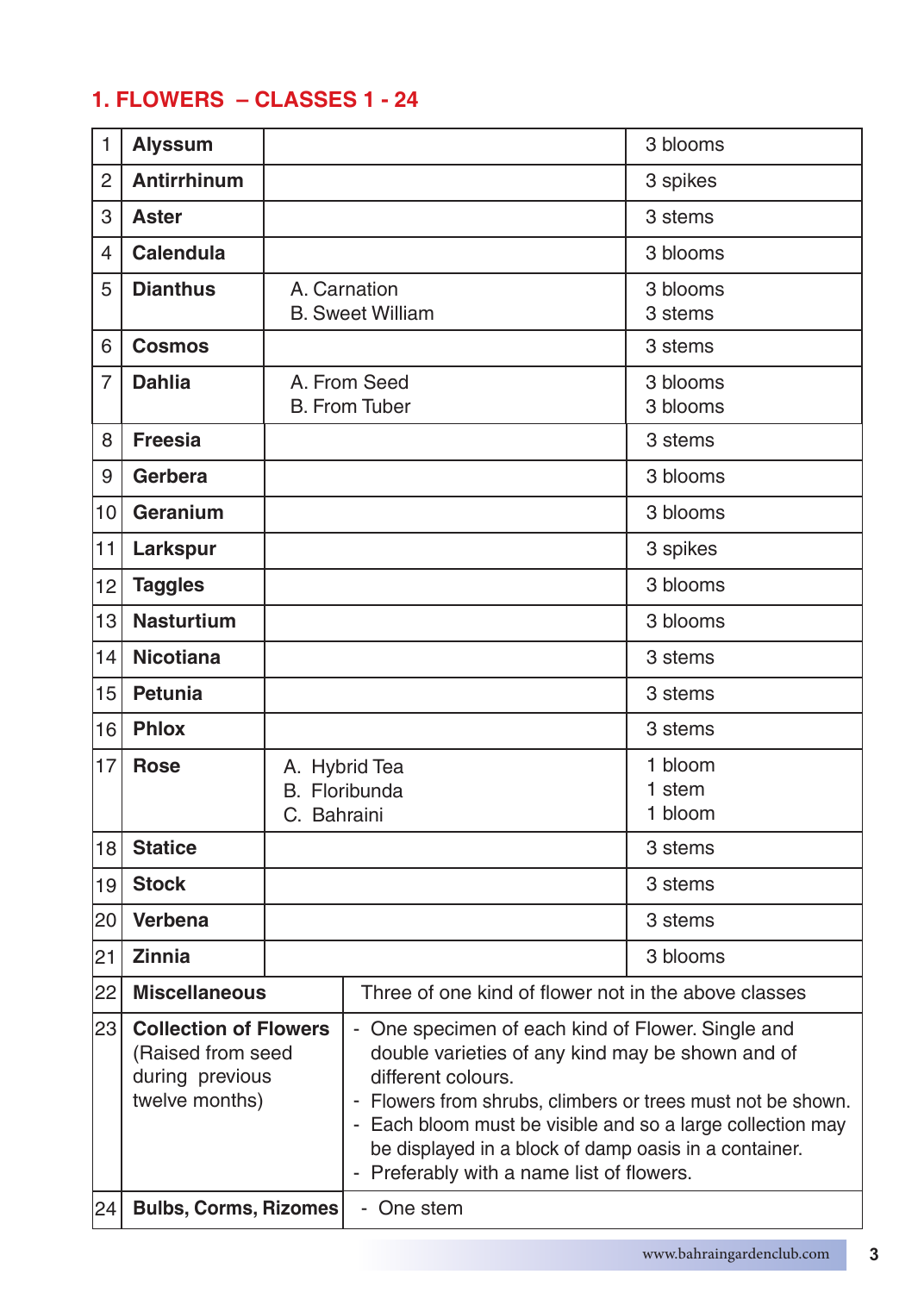# **1.1 Notes on Flowers – Classes 1 - 24**

- 1.1.1 Exhibits should be fresh, clean, free from blemish and of similar size and shape. They should also be arranged as attractively as possible.
- 1.1.2 Last minute arranging should be done in the working space provided and not on the display tables which should be kept clean and tidy. Avoid spilling water on the display tables.
- 1.1.3 Ideally, specimens should be shown with their foliage (which will be considered by the judges) although entries without foliage are acceptable.
- 1.1.4 Damaged foliage and that likely to be under water should be removed.
- 1.1.5 Where more than one specimen is required uniformity of condition, size, quality and color are what the Judges will be looking for.

#### **Definitions:**

Bloom - One open flower or one flower head. Spike - An unbranched stem bearing stalk or stalk less flower. Stem - One of the main branches of the plant, to include all the flowers, buds and foliage on the branches.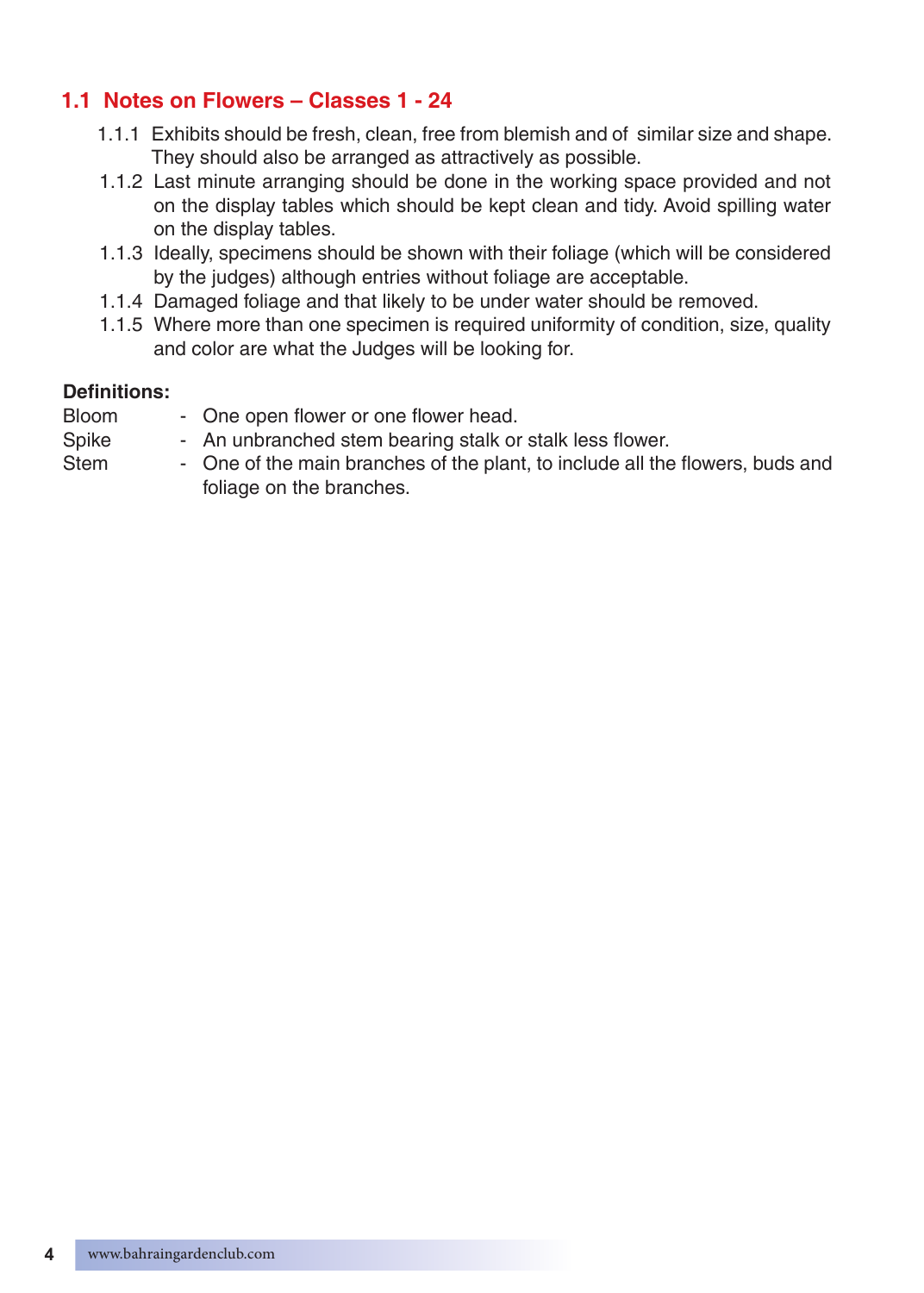# **2. VEGETABLES & FRUIT – CLASSES 25 - 48**

| 25 | <b>Beans</b>     |                                                 | 6                             |                                                                                                                                          |
|----|------------------|-------------------------------------------------|-------------------------------|------------------------------------------------------------------------------------------------------------------------------------------|
| 26 | <b>Beetroot</b>  |                                                 | 3                             | Roots must be attached<br>but foliage removed<br>leaving 5 - 10cm stalk.                                                                 |
| 27 | <b>Broccoli</b>  |                                                 | 3 spears                      |                                                                                                                                          |
| 28 | Cabbage          | A. Round (red or green<br>variety)<br>B. Savoy  | 2 heads<br>2 heads            | Without roots, remove<br>any outer leaves which<br>are discolored.<br>Without roots, remove<br>any outer leaves which<br>are discolored. |
| 29 | Carrot           |                                                 | 6                             | Foliage must be<br>removed leaving $5 - 10$<br>cm stalk                                                                                  |
| 30 | <b>Celery</b>    |                                                 | 2 heads                       | Without roots                                                                                                                            |
| 31 | <b>Cucumber</b>  | A. Long<br><b>B.</b> Short                      | 2 heads<br>2 heads            | Leave white flower on<br>end.<br>Leave white flower on<br>end.                                                                           |
| 32 | Eggplant         | Any kind                                        | 3                             |                                                                                                                                          |
| 33 | <b>Herbs</b>     | Any kind                                        | 5 stems                       | In a jar with water.                                                                                                                     |
| 34 | <b>Kohl Rabi</b> | Red or green<br>variety                         | 3                             | Roots must be attached<br>but foliage removed<br>leaving $5 - 10$ cm stalk.                                                              |
| 35 | Lettuce          | A. Cabbage type<br>B. Cos Type<br>C. Curly Leaf | 2 heads<br>2 heads<br>2 heads | Without roots.<br>Without roots.<br>Without roots.                                                                                       |
| 36 | Onion            | A. Round                                        | 3 bulbs                       | Roots must be attached<br>but foliage removed<br>leaving $5 - 10$ cm stalk.                                                              |
|    |                  | <b>B.</b> Spring                                | 3                             | Roots must be attached<br>but foliage removed<br>leaving 5 - 10cm stalk.                                                                 |
| 37 | <b>Potatoes</b>  |                                                 | 6                             |                                                                                                                                          |
| 38 | <b>Pumpkins</b>  | White, Yellow or<br>Orange variety              | 2                             | Leave $5 - 10$ cm stalk.                                                                                                                 |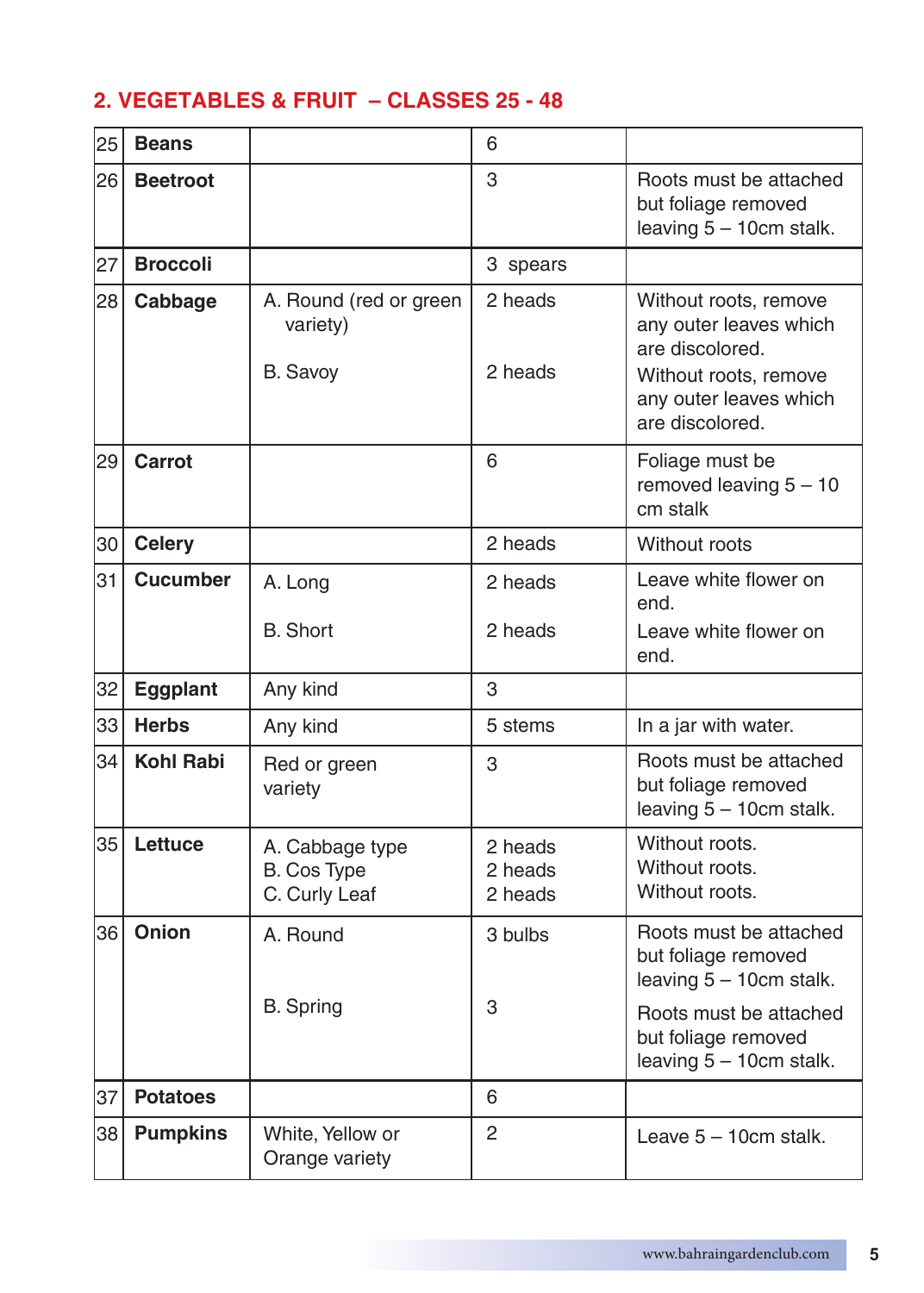| 39 | <b>Radish</b>                                | A. Small Red<br><b>B.</b> Large White         | 6<br>6                      | Roots must be attached<br>but foliage removed<br>leaving 5 - 10cm of<br>stalk.<br>Roots must be attached<br>but foliage removed<br>leaving $5 - 10$ cm of<br>stalk. |
|----|----------------------------------------------|-----------------------------------------------|-----------------------------|---------------------------------------------------------------------------------------------------------------------------------------------------------------------|
| 40 | Spinach                                      | A. Swiss Chard<br><b>B.</b> New Zealand       | 6 leaves<br>3 leaves        | In the water.                                                                                                                                                       |
| 41 | <b>Peppers</b>                               | Any variety                                   | 6                           |                                                                                                                                                                     |
| 42 | <b>Tomato</b>                                | A. Normal variety<br>B. Cherry Type           | 6<br>3 trusses              | Leave calyx (fresh<br>green stalk) attached.<br>Leave calyx (fresh<br>green stalk) attached.                                                                        |
| 43 | <b>Turnip</b>                                |                                               | 3                           | Roots must be attached<br>but foliage removed<br>leaving 5 - 10cm of<br>stalk.                                                                                      |
| 44 | <b>Miscellaneous</b>                         | One kind of vegetable<br>not in above classes | 3                           |                                                                                                                                                                     |
| 45 | <b>Collection</b><br>of<br><b>Vegetables</b> |                                               | A few<br>vegetables         | Each type should be<br>clearly displayed in a<br>basket not exceeding<br>50cm in diameter<br>preferably with a list<br>naming each vegetable.                       |
| 46 | <b>Collection</b><br>of Herbs                |                                               | A few stems of<br>each type | Exhibit each herb<br>in a separate jar of<br>water. Place on a tray.<br>Preferably with a list of<br>herbs included.                                                |
| 47 | <b>Citrus</b><br><b>Fruits</b>               | Lemon, orange, ugly<br>fruit, etc.            | 3 Specimens                 | Of only one kind of<br>citrus fruit.                                                                                                                                |
| 48 | <b>Miscellaneous</b>                         | Fruit (but not citrus)                        | 3 Specimens                 | Of only one kind of fruit.                                                                                                                                          |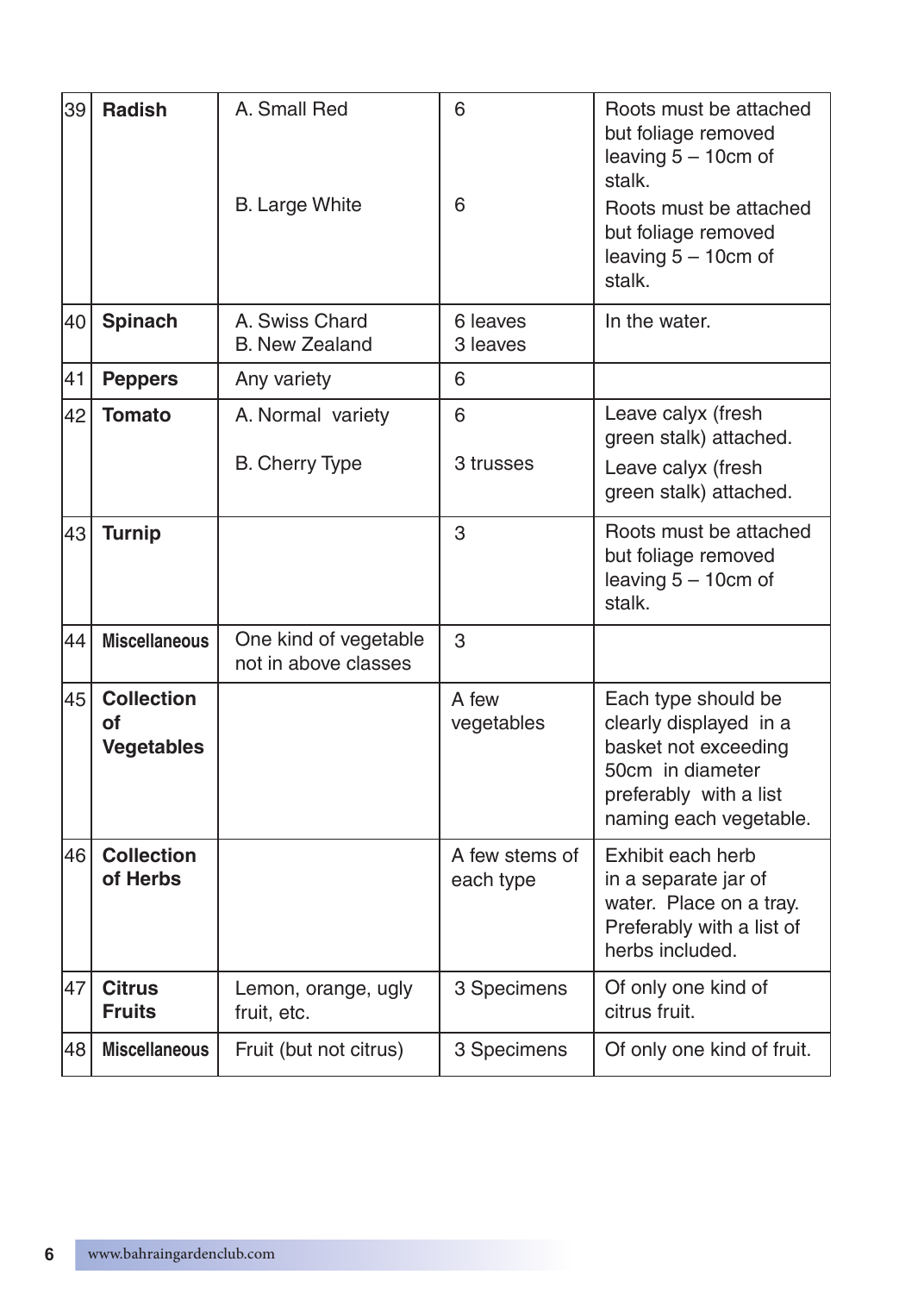### **2.1 Notes on Vegetables & Fruit – Classes 25 - 48**

- 2.1.1 Exhibits should be fresh, clean, free from blemish and of similar size and shape. They should also be arranged as attractively as possible.
- 2.1.2 Last minute arranging should be done in the working space provided and not on the display tables which should be kept clean and tidy. Avoid spilling water on the display tables.
- 2.1.3 In Vegetable & Fruit Classes uniformity of condition, size, quality and color is what the judges will be looking for.
- 2.1.4 Fruit and Miscellaneous (Classes 47 & 48). All fruits must be ripe. The Specimens composing a dish should be uniform, i.e. alike in size, and color and include stalks and eyes.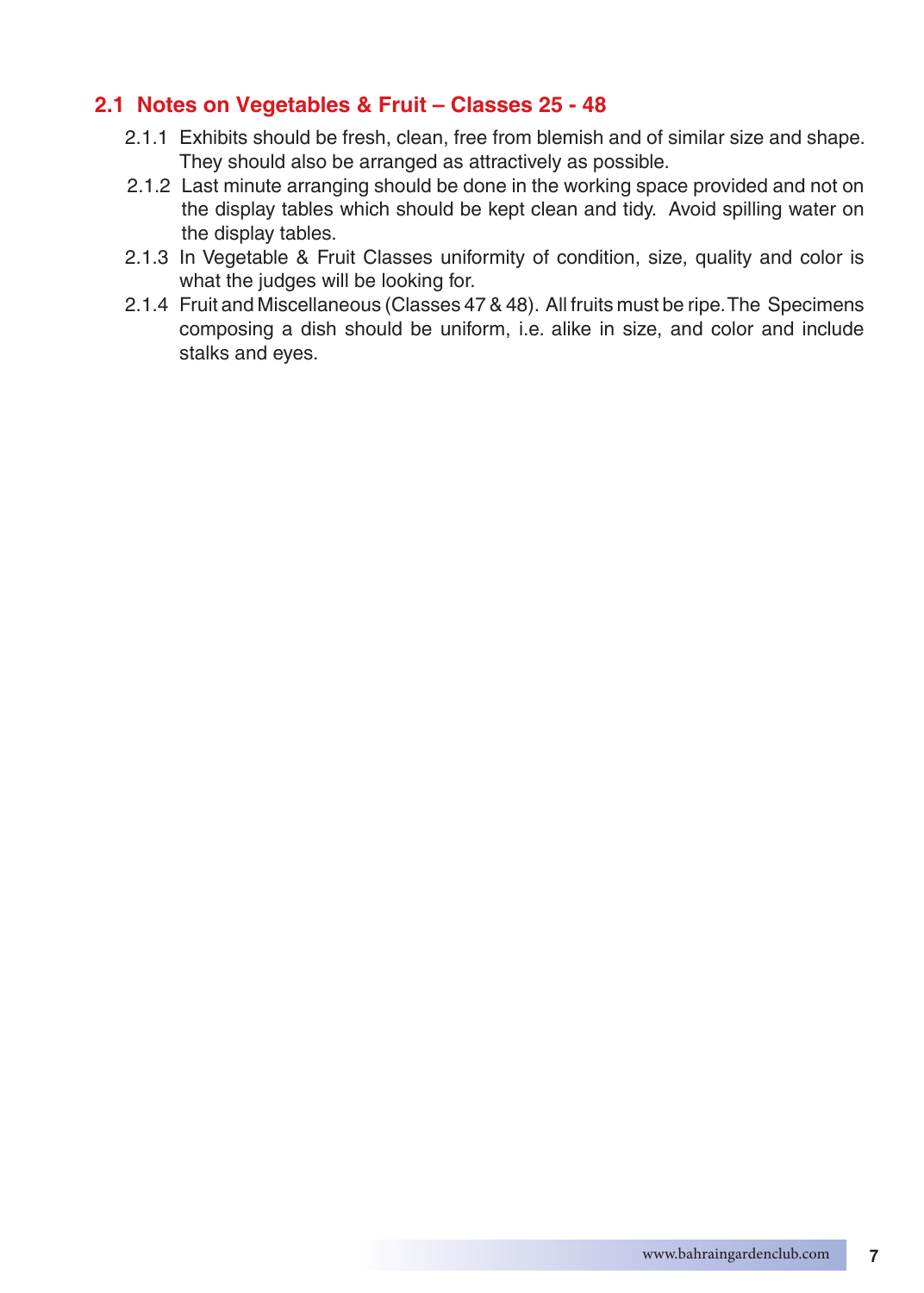# **3. EXPERIMENTAL GARDENING – CLASSES 49 - 51**

| 49 | <b>Flowers not commonly</b><br>grown in Bahrain                | A. Flowers from bulbs, tubers or<br>corms.<br>B. Annuals which have been grown<br>from seed.<br>C. Perennials which have been<br>grown in exhibitor's garden for at<br>least one year.<br>D. Flowers from shrubs and trees.<br>E. Flowers from climbers. | 1 or more<br>specimens<br>of each if<br>possible (see)<br>notes below). |
|----|----------------------------------------------------------------|----------------------------------------------------------------------------------------------------------------------------------------------------------------------------------------------------------------------------------------------------------|-------------------------------------------------------------------------|
| 50 | <b>Fruit &amp; Vegetables not</b><br>commonly grown in Bahrain | A. Vegetables<br><b>B.</b> Fruits                                                                                                                                                                                                                        | 3 specimens.<br>3 specimens.                                            |
| 51 | <b>Miscellaneous</b>                                           |                                                                                                                                                                                                                                                          | 1 specimen.                                                             |

# **3.1 Notes of Experimental Gardening – Classes 49 - 51**

- 3.1.1 Written details of cultivation must be submitted on an A4 sheet with each entry specifying 1) name of species, 2) date of planting, 3) location (e.g. sunny, shady, windy, sheltered) and 4) irrigation.
- 3.1.2 Entries without written details will be disqualified.
- 3.1.3 Successful experimental gardening encourages others to grow the exhibit and then, over the years, more specimens become 'commonly grown in Bahrain'.
- 3.1.4 A photograph may be submitted as an exhibit if the specimen was in flower or bearing fruit, etc., in a season not coinciding with the show.
- 3.1.5 A prize will only be awarded to an exhibit which has not won a first Prize in previous years unless the exhibit has been cultivated by a different method.
- 3.1.6 A list of previous prize winning entries can be viewed on the Bahrain Garden Club's website – www.gardenclub.com
- 3.1.7 New hybrids are eligible to be entered.

# **3.2 Experimental Bulbs, Tubers and Corms – Classes 49.A & 51**

- 3.2.1 Must have been grown in exhibitor's own garden.
- 3.2.2 If exhibiting a photograph show a few leaves if they have not died down.
- 3.2.3 State on the cultivation sheet the flowering season.

# **3.3 Experimental Annuals – Class 49.B**

3.3.1 Must have been grown from seed by the Exhibitor and in the Exhibitor's own garden - NOT seedlings from a commercial nursery and then planted in the Exhibitor's garden.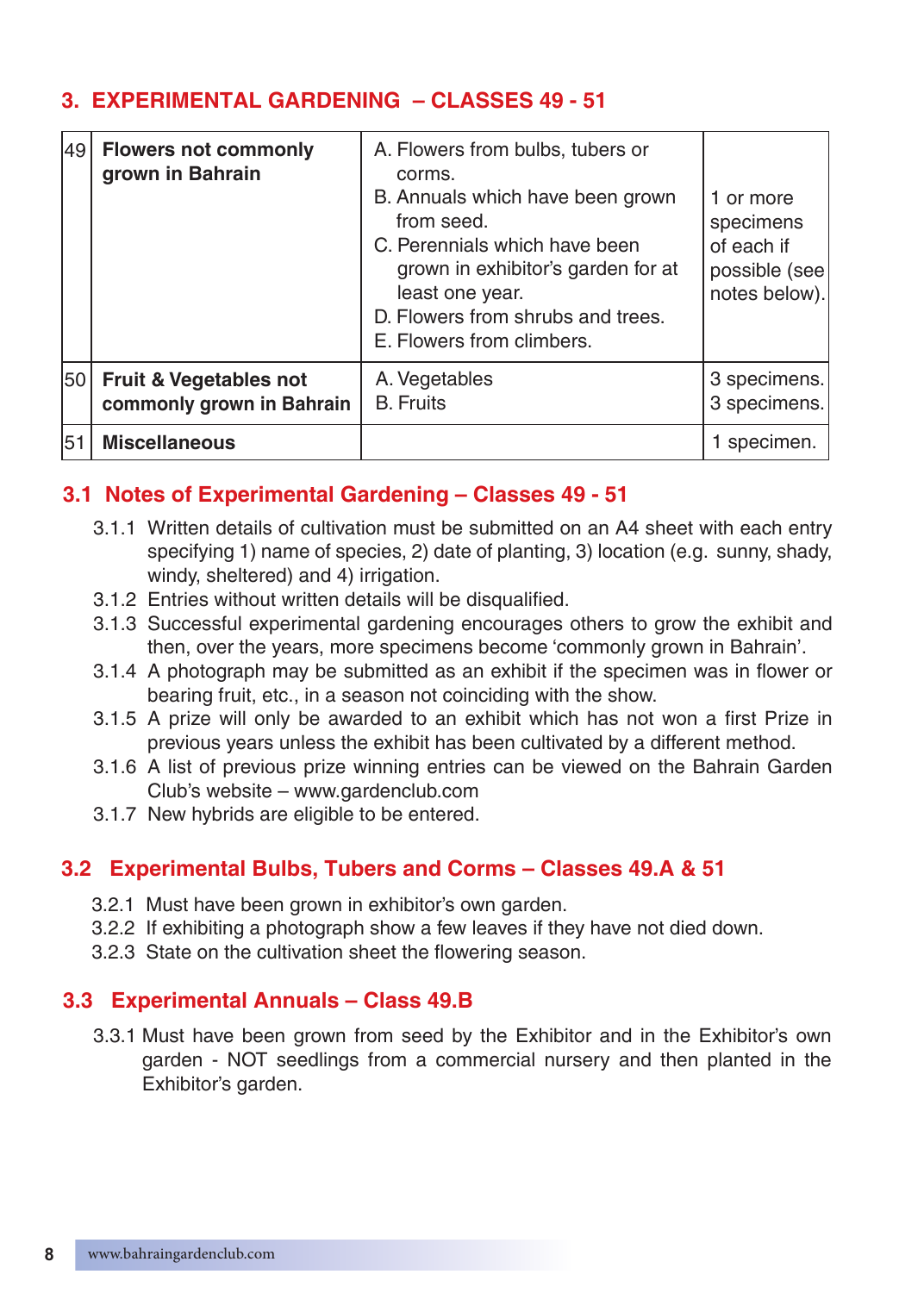# **3.4 Experimental Perennials – Class 49.C**

- 3.4.1 Must have been grown from seed by the Exhibitor and in the Exhibitor's own garden.
- 3.4.2 Imported perennials must have been grown in an exhibitor's own garden for at least one year.
- 3.4.3 If a photograph is exhibited please attach a few of the specimen's leaves as 'living proof'.

#### **3.5 Experimental Shrubs, Trees and Climbers – Class 49.D & 49.E**

- 3.5.1 Irrespective of whether the plant has been grown from a seed, cutting or imported, the specimen must have grown in the exhibitor's own garden for at least one year. This is to ensure that such experimental plants can be grown long term in Bahrain.
- 3.5.2 Shrubs, trees and climbers grown from either seeds or cuttings by the exhibitor are likely to gain the exhibitor higher points than if imported as a plant.
- 3.5.3 If the plant is not in fruit or flower for the show a photograph should be exhibited. Attach a specimen branch of the plant, even if without a leaf, as 'living proof'.

#### **3.6 Experimental Vegetables - Class 50.A**

- 3.6.1 Must have been grown from seed, tubers or corms by the exhibitor in the exhibitor's own garden.
- 3.6.2 If a photograph is exhibited state on the cultivation sheet when the vegetable are in season.
- 3.6.3 The exhibitor may enter as many different species in each class as he/she wishes.
- 3.6.4 One specimen or more may be exhibited.
- 3.6.5 The exhibitor may win in each class as many prizes as the judges feel are appropriate to award.
- 3.6.6 Write on a cultivation sheet the 1) method of planting, i.e. seeds sown directly into the ground or in seed tray, 2) Irrigation, i.e. Drip system, flooding, frequency or watering, 3) Location, i.e. Sun, shade, partial shade, and 4) state whether the exhibit was imported, sown from seed or grown from cutting. Give any information pertaining to the exhibit that may be of interest to others who may wish to grow the plant themselves. Include the full botanical name if at all possible.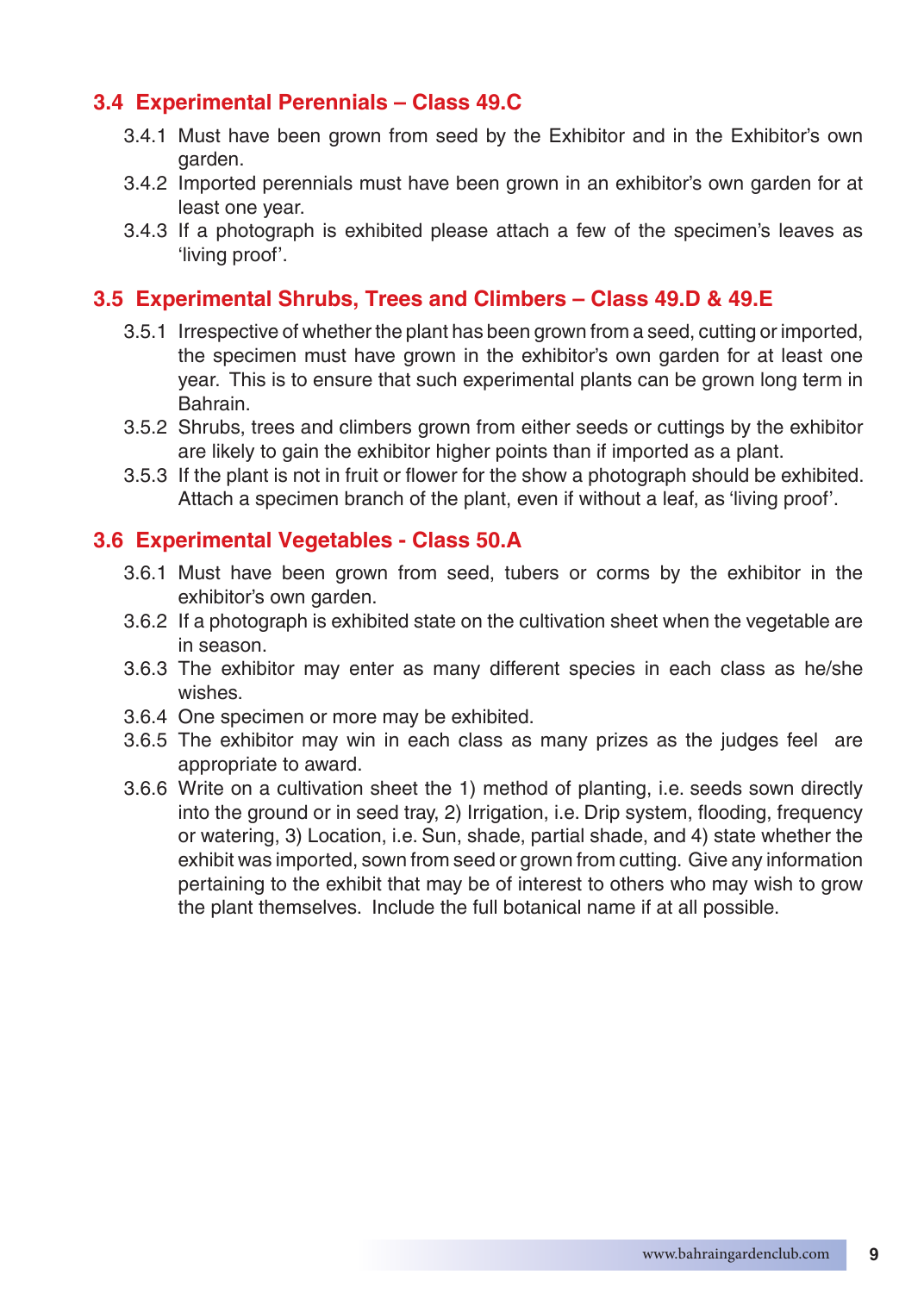# **4. FLORAL ARRANGEMENTS, DISPLAYS & CREATIONS (FOR ADULTS) – CLASSES 52 - 62**

|    | Classes 52 - 60 (Floral arrangements displays & creations)<br>Details are listed on the Current Year Attachment. Go to 4.1 below for relevent notes<br>pertaining to these classes. |                                                                                                                                                                                                                                                                                                                                                                                                                                                                               |  |
|----|-------------------------------------------------------------------------------------------------------------------------------------------------------------------------------------|-------------------------------------------------------------------------------------------------------------------------------------------------------------------------------------------------------------------------------------------------------------------------------------------------------------------------------------------------------------------------------------------------------------------------------------------------------------------------------|--|
| 61 | A. Pot-et-Fleur                                                                                                                                                                     | Arrangement incorporating pot plants, which must not be<br>flowering. Use no more than five fresh cut flowers. The<br>size of the arrangement should not exceed 45cm wide x<br>35cm deep x 50cm high.                                                                                                                                                                                                                                                                         |  |
|    | <b>B. Terrarium (small)</b><br>C. Terrarium (large)                                                                                                                                 | An exhibit of fresh indoor plants grown in clear glass<br>containers. The plants must be grown in compost. The<br>compost should not exceed a third of the container's<br>height.<br>The container should be tightly closed.<br>The use of a Fish tank as a container is not acceptable.<br>For the small Terrarium the size of the container should<br>not exceed 35cm overall.<br>For the large Terrarium the size of the container should be<br>over 35cm to 50cm overall. |  |
| 62 | Ikebana                                                                                                                                                                             | A. Basic Style.<br><b>B.</b> Free Style.<br><b>C. Special Occasions</b><br>See Current Year Attachment for the title of this<br>arrangement.                                                                                                                                                                                                                                                                                                                                  |  |

# **4.1 Notes on Floral Exhibits for Adults – Classes 52 – 62**

- 4.1.1 Predominance of plant material over all other components in the exhibit.
- 4.1.2 Plant material which is unblemished, well conditioned and appropriate.
- 4.1.3 Creative and imaginative use of design principles the use of balance, scale proportion, rhythms, contrast and dominance achieved by good use of form, line, color, texture and space to contribute to total harmony.
- 4.1.4 Plant material, container, base, background, accessories and any title should all contribute to the overall design.
- 4.1.5 Clear interpretation of the class title. Plant material should help interpret the title or theme without the sole reliance on accessories.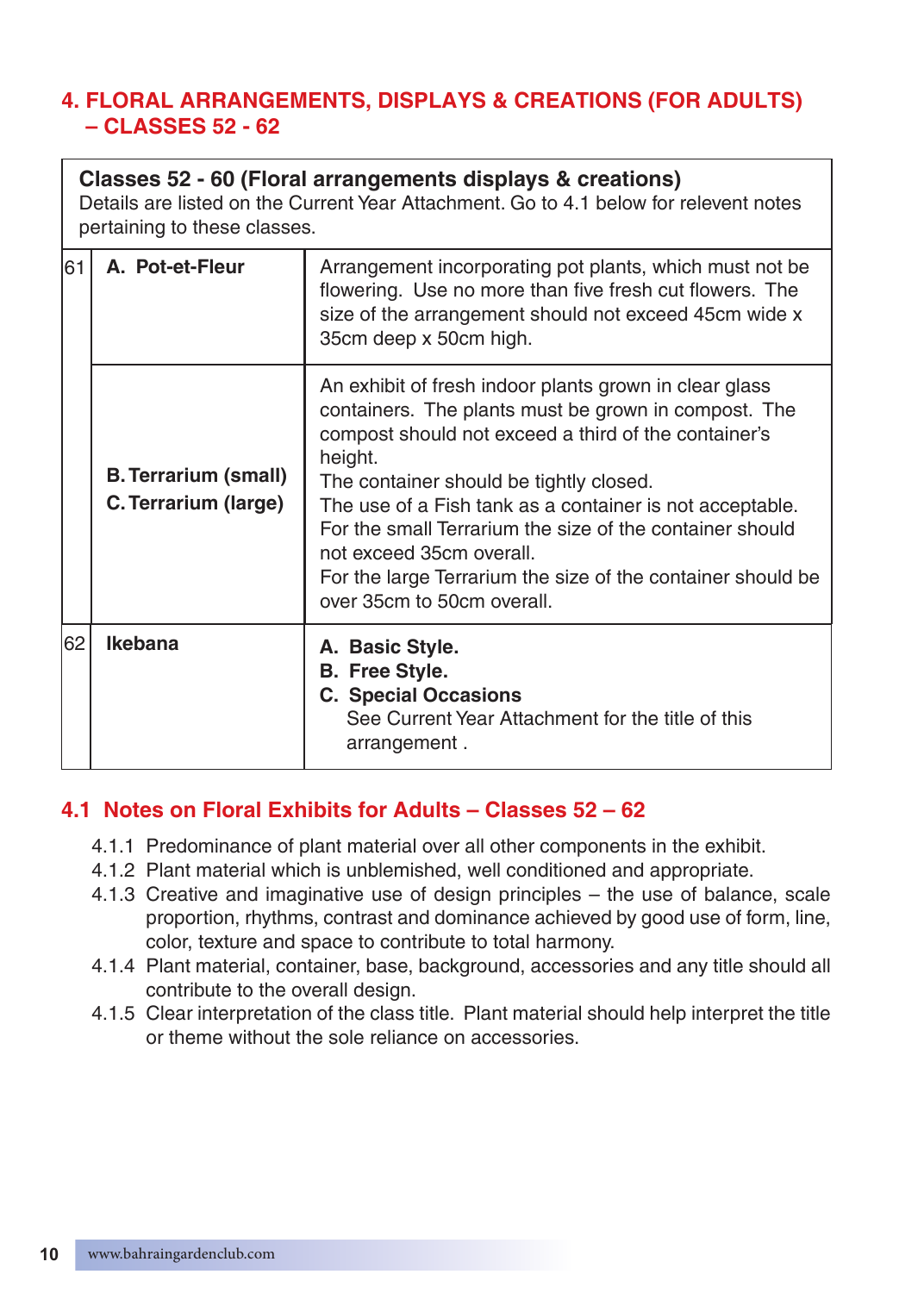# **4.2 Notes on Pot-et-Fleur – Class 61.A**

A 'Pot-et-Fleur' is a delightful name for a planted bowl of house plants and cut flowers. The pot plants create a long lasting frame work and the flowers give color, form and variation. You can alter your design each week by changing the flowers. You can arrange your pots directly in a basket or bowl so that they can easily be changed.

- 4.2.1 The arrangement is essentially a combination of green indoor plants (in or out of pots) and cut flowers.
- 4.2.2 All plant materials used must be fresh.
- 4.2.3 The soil must be well hidden, especially in the front and sides.
- 4.2.4 Any accessory used to hold the plant material in place must be well hidden.
- 4.2.5 No cut foliage should be used.
- 4.2.6 The plant materials must not be blemished, damaged or have brown edges or patches.
- 4.2.7 The arrangement must be within the required width and height as per the schedule.
- 4.2.8 Do not use flowering plants; use cut up to 5 flowers.

# **4.3 Advice on Terrariums – Class 61.B & 61.C**

The simple combination of a glass container, soil, gravel, charcoal, air, water and plants makes a terrarium the easiest and most beautiful way to display plants in your home. Your plants will keep clean and glossy in the moist air inside your terrarium with little watering. Choose small, humidity loving, plants. If planting more than one variety, chose different foliage shapes and colours for added interest. Avoid quick growing plants as they will smother the other varieties. Also avoid flowering types because the flowers will drop off and rot.

#### **Suitable Plants for Terrariums:**

Chlorophytum (Spider Plants) Dracaena Sanderiana (Ribbon Plant) Ficus Pumila (Creeping Fig) Fittonia (Nerve Plant) Hedera (Ivy) Helxine (Baby's Tears) Hypoestes (Polka Dot Plant) Maranta (Prayer Plant) Pellaea (Button Fern) Peperonia (Pepper Elder) Pilea (Aluminum Plant)

#### **You will need:**

- A container which must be of glass or another substance through which light can pass and a lid (no lid if it is an Open Terrarium), but the competition requires a closed Terrarium.
- Small stones or crushed clay pot (for the drainage layer at the bottom of the terrarium to prevent damage to plant roots).
- Crushed charcoal (to prevent soil going sour)
- Potting Compost
- Small Plants (two or more with similar environmental needs).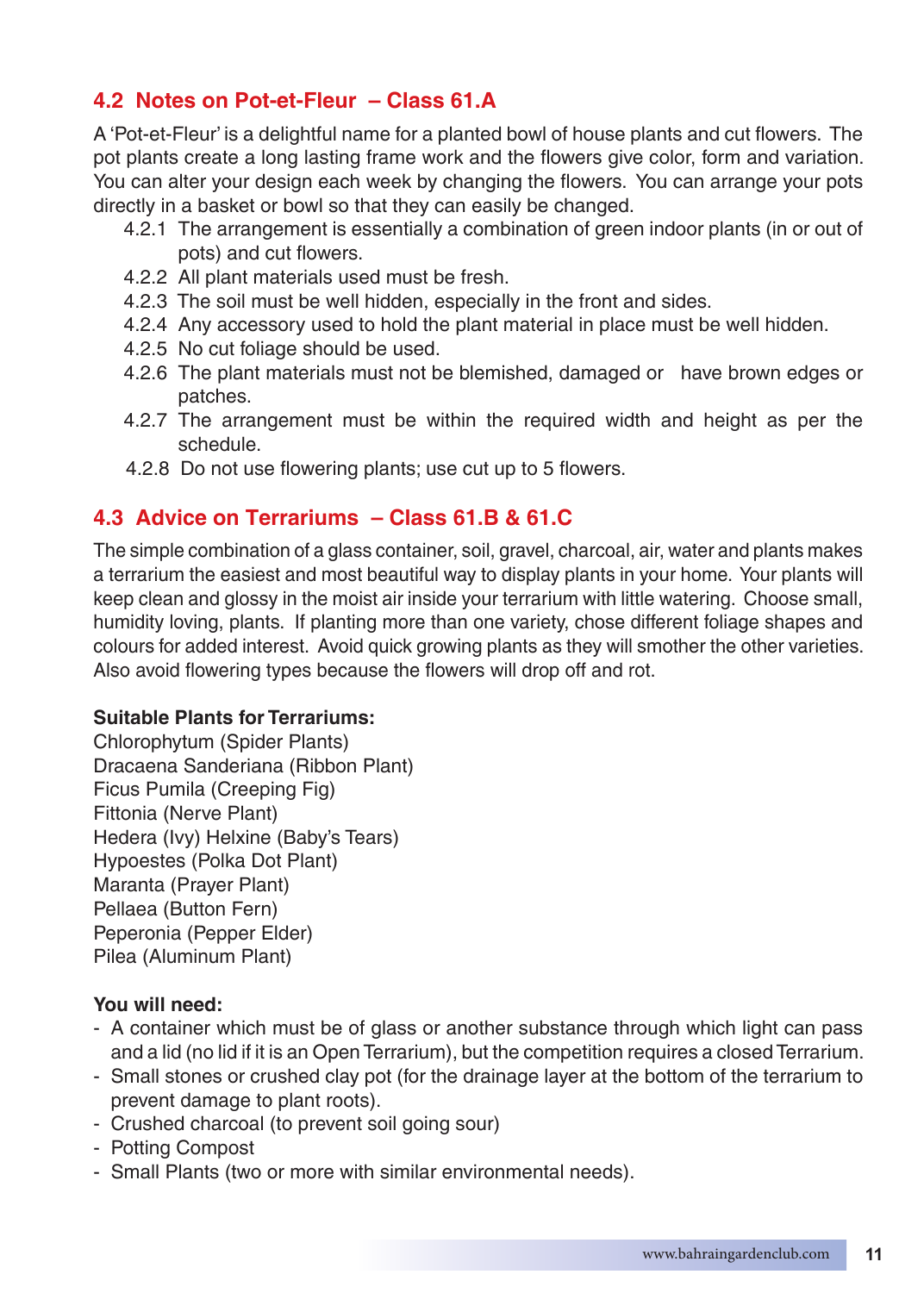#### **Method:**

- Place gravel in the bottom of terrarium to a depth of ½ inch.
- Add ¼ inch layer of charcoal.
- Add compost to a depth of not more than 1/3 of the container height.
- Make holes in compost and set in the plant firmly allowing room for growth.
- Spray the plants lightly with water. The soil should be moist but not soaked or saturated.
- Place terrarium in a cool place for a few days to allow plants to adjust and a correct moisture balance to be obtained. Thereafter keep your Terrarium in a good light but never in direct sunlight.
- You only need to water occasionally.

#### **Maintenance:**

- Terrarium with Lid: If too much moisture forms inside, leave the terrarium open for a few days.
- Open Terrarium: Check soil for adequate moisture. If drying out too quickly, move to a cooler place.
- Remove any dead leaves.
- Cut back shoots that grow to big.
- Six months after planting feed your plant with a houseplant fertilizer.
- Do not over water

# **4.4 Advice on Ikebana – Classes 62.A, 62.B & 62.C**



- 2. WE TRIM THE STEM LEAVING NECESSARY LEAVES, BRANCHES & FLOWERS.
- 3. THE TOP OF STEM ALWAYS SET TOWARD UP.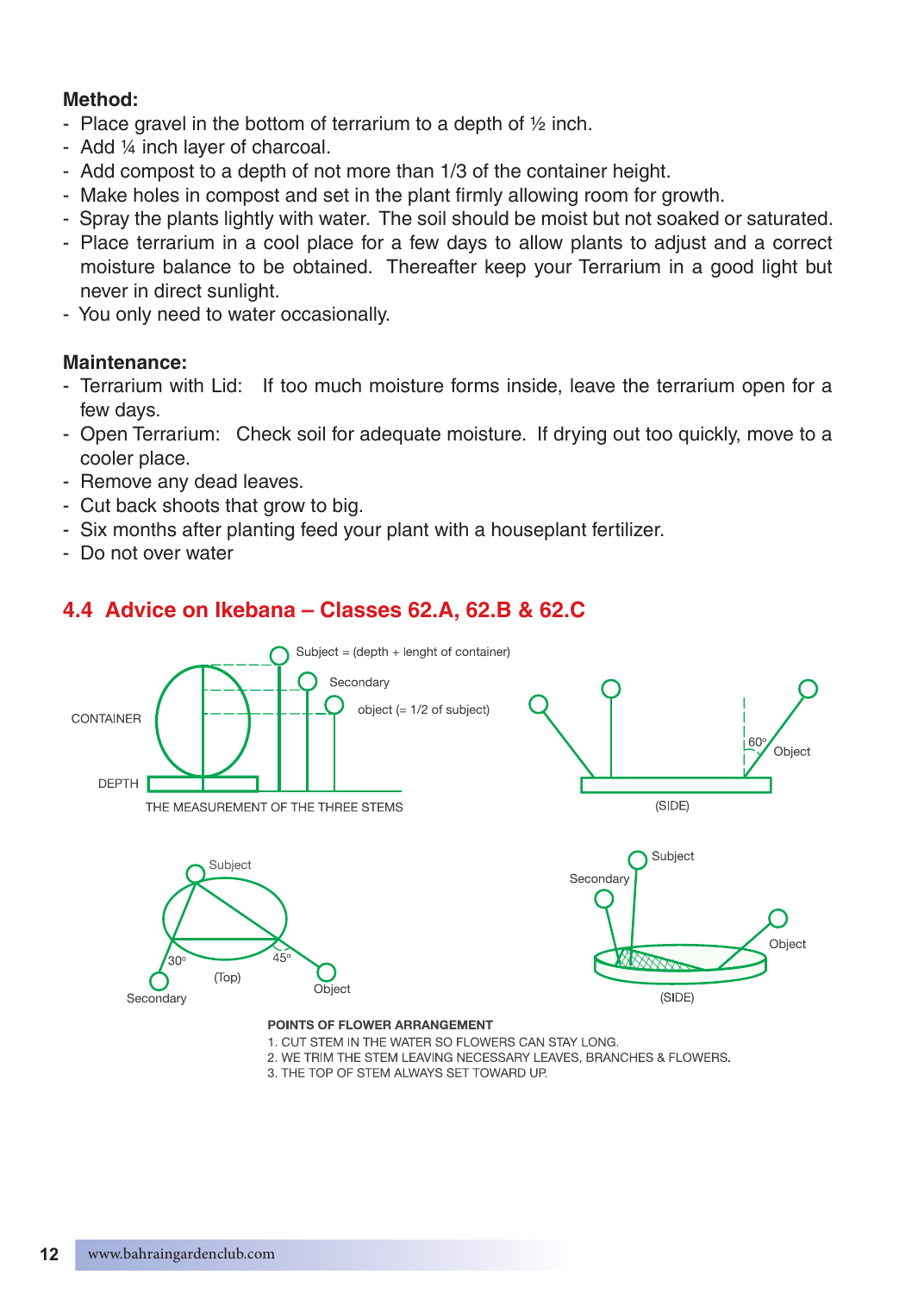# **5. HANDICRAFTS & PRESERVES FOR ADULTS – CLASS 63**

| 63 | <b>Handicrafts</b>                        | A.1.1 Embroidery<br>A.1.2 Embroidery<br>A.2.1 Cross stitch<br>A.2.2 Cross stitch<br>A.3.1 Crochet<br>A.3.2 Crochet<br>A.4.1 Knitting<br>A.4.2 Knitting |                                                                                                                                                                                                                                                                                                                                                                           | Up to 30cm overall.<br>Over 30cm.<br>Up to 30cm overall.<br>Over 30cm.<br>Up to 30cm overall.<br>Over 30cm.<br>Up to 30cm overall.<br>Over 30cm. |
|----|-------------------------------------------|--------------------------------------------------------------------------------------------------------------------------------------------------------|---------------------------------------------------------------------------------------------------------------------------------------------------------------------------------------------------------------------------------------------------------------------------------------------------------------------------------------------------------------------------|--------------------------------------------------------------------------------------------------------------------------------------------------|
|    |                                           | A.5.1 Miscellaneous<br><b>Handicrafts</b><br>A.5.2 Miscellaneous<br><b>Handicrafts</b>                                                                 | Includes woodwork.<br>carving, pyrography,<br>painted pottery.                                                                                                                                                                                                                                                                                                            | Up to 30cm overall.<br>Over 30cm.                                                                                                                |
|    | Preserves,<br>Jam and<br><b>Marmalade</b> | <b>B.1 Jam or Jelly</b><br><b>B.2 Marmalade</b>                                                                                                        | Jam and Jelly conserves are sweet and<br>contain fruit, vegetables or edible flowers.<br>Use jars/containers not more than 300ml.<br>(Please note that Jelly is a Jam without<br>seeds and does not contain Gelatine).<br>Marmalade is a sweet preserve with a<br>bitter tang made from juice and peels of<br>citrus fruit/s.<br>Use jars/containers not more than 300ml. |                                                                                                                                                  |
|    |                                           | <b>B.3 Pickles</b>                                                                                                                                     | Use jars/containers not more than 900ml.                                                                                                                                                                                                                                                                                                                                  |                                                                                                                                                  |
|    |                                           | <b>B.4 Dried Fruit</b><br><b>B.5 Dried Herbs</b>                                                                                                       | 1 or more varieties not more than 50gm<br>per variety.<br>Keep each variety separate but include in<br>one display.<br>1 or more varieties not more than 50gm                                                                                                                                                                                                             |                                                                                                                                                  |
|    |                                           |                                                                                                                                                        | per variety.<br>Keep each variety separate but include in<br>one display.                                                                                                                                                                                                                                                                                                 |                                                                                                                                                  |

# **5.1 Handicraft & Preserves**

- 5.1.1 Handicrafts must have been made by the competitor within the last 12 months before the current Bahrain Garden Show.
- 5.1.2 Presentation is also important in the judging process.
- 5.1.3 The handicraft cup winners will be chosen from the best in class for works up to 30cm and for works over 30cm in size. One cup will be given to best in Class 63.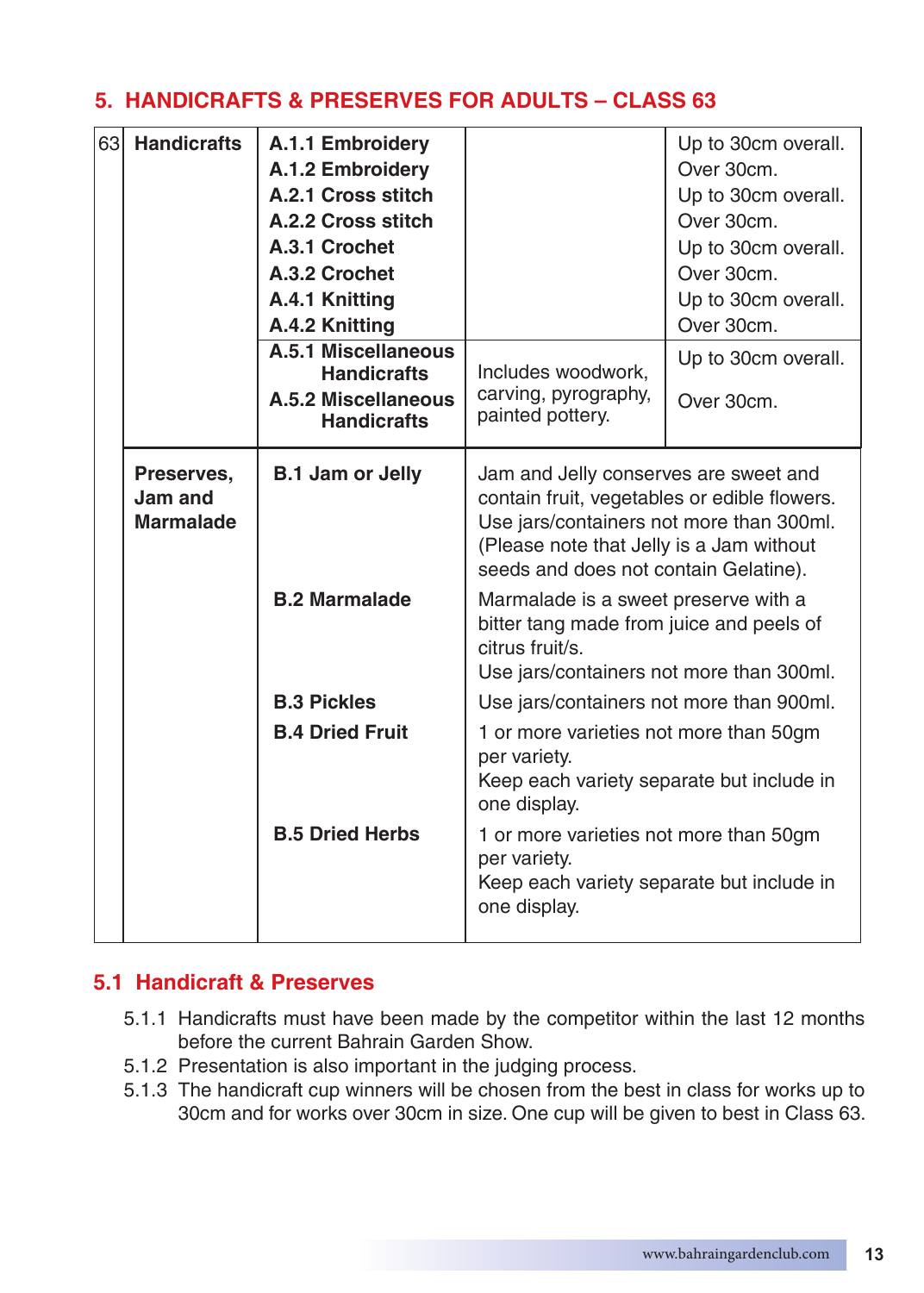# **6. STUDENTS CLASSES**

(Juniors may also enter in Garden Photography Competitions - see section 9)

# **6.1 For schools in the Kingdom of Bahrain**

| 64 | <b>Floral Arrangement</b><br>(see Current Year<br>Attachment for this year's<br>theme) | An arrangement not more than 30cm wild x 30cm<br>length x 35cm height.<br>A. Age13 - 15 years<br><b>Government Schools</b><br>$B.$ Age $16 - 18$ years<br>C. Age $13 - 15$ years<br>D. Age16 -18 years<br><b>Private Schools</b><br>$E.$ Age $4 - 8$ years<br>$F.$ Age 9 – 14 years<br>Special Needs Schools<br>G. Age 15+ years                                                                                                                                                                             |  |
|----|----------------------------------------------------------------------------------------|--------------------------------------------------------------------------------------------------------------------------------------------------------------------------------------------------------------------------------------------------------------------------------------------------------------------------------------------------------------------------------------------------------------------------------------------------------------------------------------------------------------|--|
| 65 | <b>Floral Arrangement</b><br>(see Current Year Attachment<br>for this year's theme)    | This creative arrangement should not exceed more<br>than 30cm wide x 30cm length x 35cm height.<br>Ages $8 - 12$ years.                                                                                                                                                                                                                                                                                                                                                                                      |  |
| 66 | <b>Miniature Garden</b>                                                                | - Use seed tray lined with plastic sheet, fill the<br>bottom layer with Hydro con for easy drainage<br>and top layer with compost.<br>- The tray should not exceed 40cm x 30cm, it<br>can be smaller but not bigger than 40 x 30 cm,<br>otherwise the entry will be disqualified.<br>- Use only fresh and miniature plants, grass<br>seedlings etc. And dry natural garden materials<br>for mini garden accessories. Models and<br>figurines are not allowed. Do not use vegetables.<br>Ages $6 - 11$ years. |  |
| 67 | <b>My Fruit Garden</b>                                                                 | Use basket not more than 25cm to plant a<br>strawberry seedling.<br>Ages $3 - 6$ years.                                                                                                                                                                                                                                                                                                                                                                                                                      |  |

# **6.2 Bahrain Government School Gardens' Productions** (entry form of page 26)

|  | $ 68 $ A Flowers<br><b>B Vegetables &amp; Herbs</b> | Annual flowers.<br>Vegetables & herbs grown in the School Gardens<br>will be judged at the School grounds. |
|--|-----------------------------------------------------|------------------------------------------------------------------------------------------------------------|
|  |                                                     |                                                                                                            |

# **6.3 Bahrain School Gardens** (entry form of page 26)

| 69 | <b>Educational School</b> | A. Primary         |                           |
|----|---------------------------|--------------------|---------------------------|
|    | Gardens                   | B. Intermediate    | <b>Government Schools</b> |
|    |                           | C. Secondary       |                           |
|    |                           | D. Private Schools |                           |
|    |                           |                    |                           |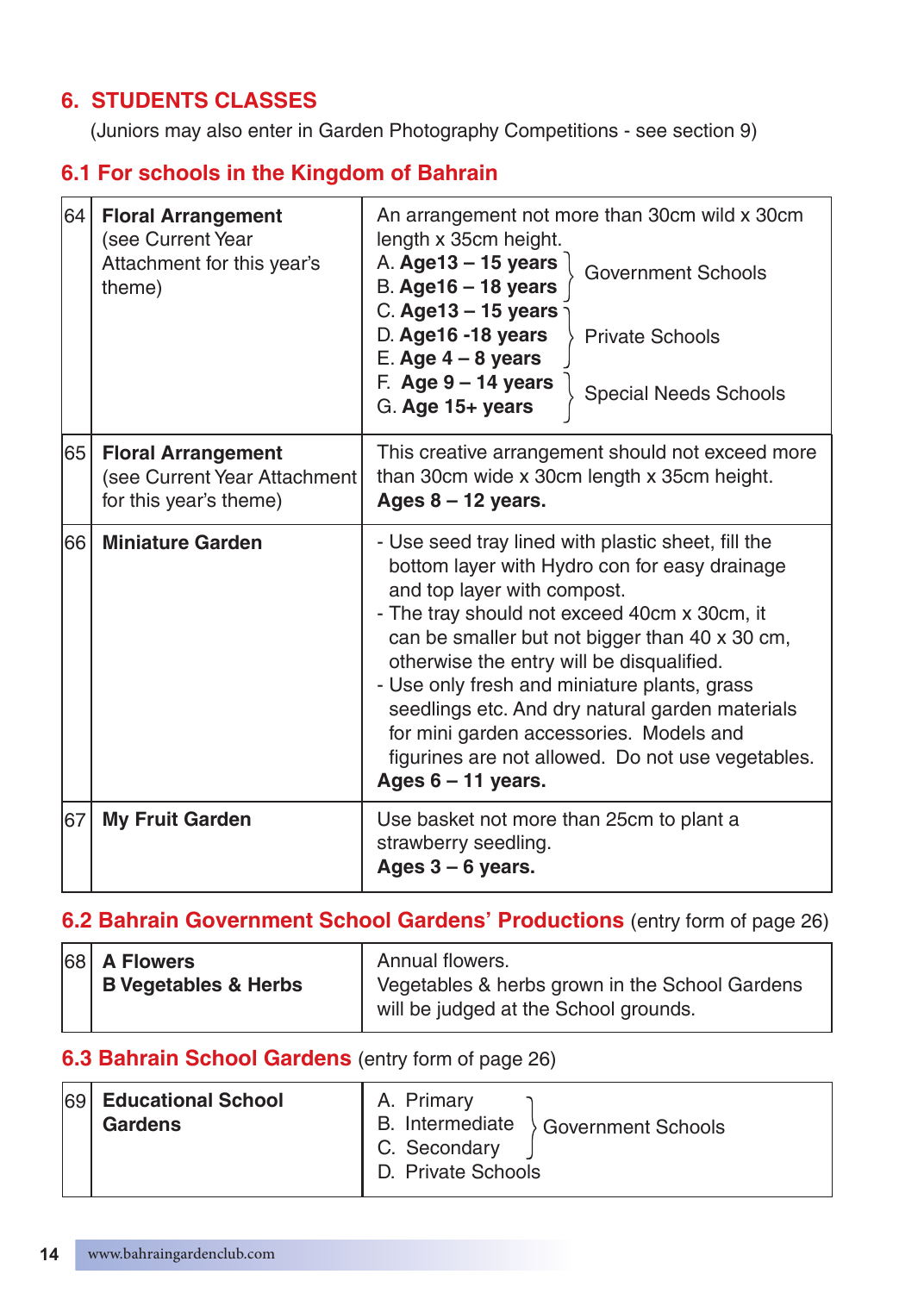### **6.4 Introduction to School Gardens**

The School gardens can be a wonderful classroom. Students can connect with nature and discover the true source of the food they eat. The garden can be an educational tool to teach the value of horticulture.

A school garden can be incorporated with many subjects from Maths and Science to Arts, Physical Education and Social Studies.

Gardening can be combined with other educational goals such as personal and social responsibility which can shows students of all ages how horticulture can contribute to a sustainable environment as well as turning their hobby into a fulfilling career goal.

#### **6.5 Requirements for Competition**

- 6.5.1 Entry Form (Page 26) for classes 68.A, 68.B & 69.
- 6.5.2 One photo of school garden size 8 X 11 inches should be submitted at registration.
- 6.5.3 Gardens will be judged by a panel of professionals according to criteria stated in this handbook.
- 6.5.4 The Judges decision is final.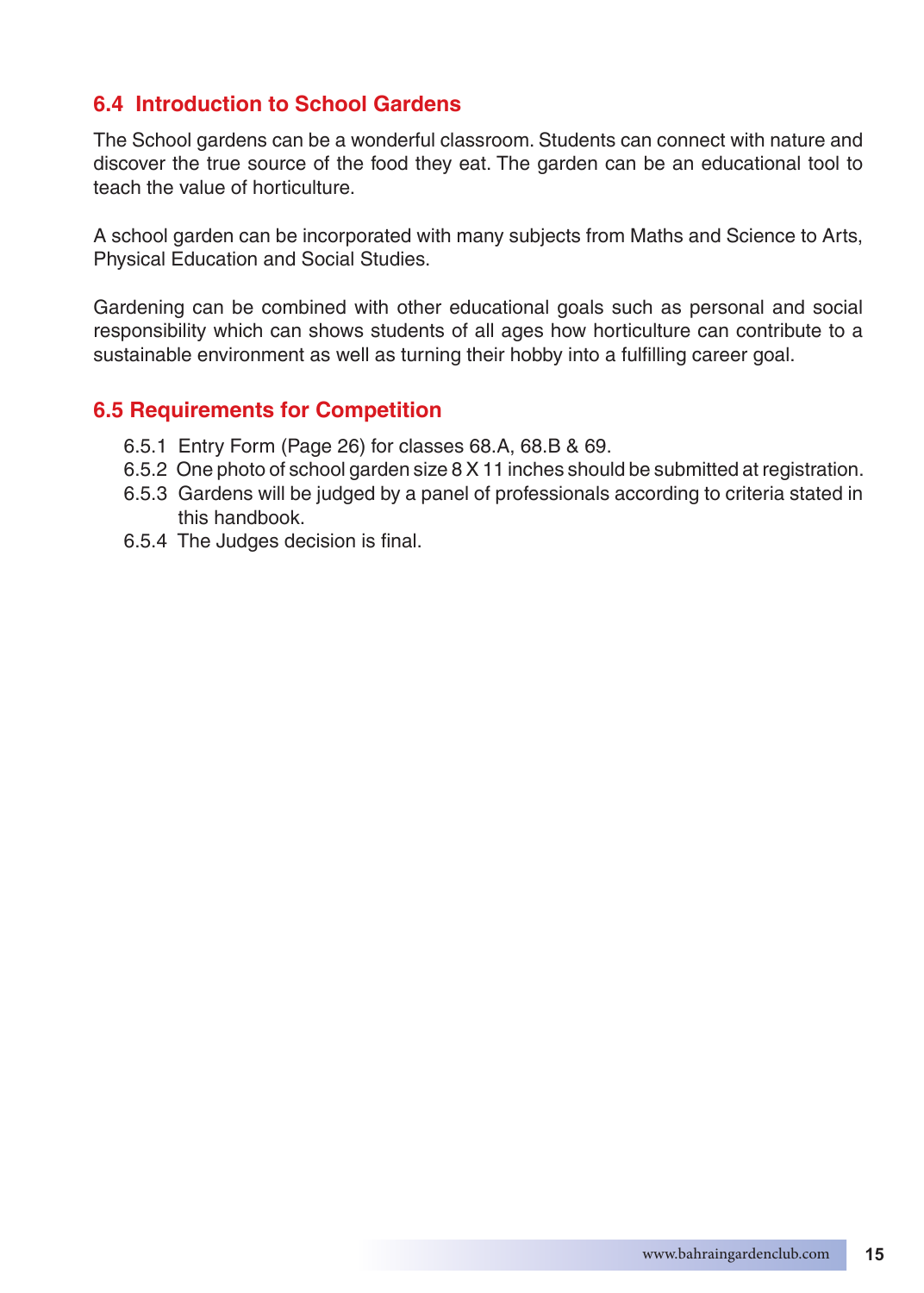# **7. RESIDENTIAL & COMMERCIAL EST. GARDEN COMPETITIONS**

(NB. If you wish to enter categories in this section please ask at the Bahrain Garden Club office for "Residence Garden Booklet").

Gardening fulfil a human need to be in touch with nature. Creating and tending a garden is satisfying rhythm to life. As a result we get experience, joy and nourishment to our souls. Gardening is a delight in good times and also times of difficulty.

Hoping you get inspired in being involved to become more familiar with plants, trees and what they like and dislike and be happy in living in harmony with nature. Whether you are filling your balcony or just want colour by your front door, there is a category to meet your preference.

# **7.1 Residential Gardens**

| 70 | <b>Best Kept Residential</b><br>Garden       | A. Best kept small garden up to 500 $m2$<br>(Vegetable patch is not required).<br>B. Best kept medium garden up to 1000 $m2$<br>(Vegetable patch is required).<br>C. Best kept large garden over 1500 m <sup>2</sup> |  |
|----|----------------------------------------------|----------------------------------------------------------------------------------------------------------------------------------------------------------------------------------------------------------------------|--|
|    |                                              | (Vegetable patch is required).<br>D. Best kept new garden up to 4 years old<br>(Vegetable patch is not required).                                                                                                    |  |
| 71 | <b>Best Display of Annuals</b>               |                                                                                                                                                                                                                      |  |
| 72 | <b>Bougainvillea</b>                         | Best display of assorted varieties.                                                                                                                                                                                  |  |
| 73 | <b>Best Kept Container</b><br><b>Gardens</b> | Best Kept Container Gardens - the container must<br>be moveable and more than 35 container and 60%<br>planted with perennials.                                                                                       |  |
| 74 | <b>Water Plant Garden</b>                    |                                                                                                                                                                                                                      |  |
| 75 | <b>Best Display of Shrubs</b><br>and Trees   |                                                                                                                                                                                                                      |  |
| 76 | <b>Best Kept Kitchen Garden</b>              |                                                                                                                                                                                                                      |  |
| 77 | <b>Best Kept Experimental</b><br>Garden      |                                                                                                                                                                                                                      |  |
| 78 | <b>Best Kept Front Garden</b>                | Most effective use of space to create greenery<br>using containers, trellis, water element etc.                                                                                                                      |  |
| 79 | <b>Best Kept Rock Garden</b>                 | Not more than 200 $m^2$ .                                                                                                                                                                                            |  |
| 80 | <b>Best display of Exotic Plants</b>         | Tree, shrubs, climbers, annuals and cactus.                                                                                                                                                                          |  |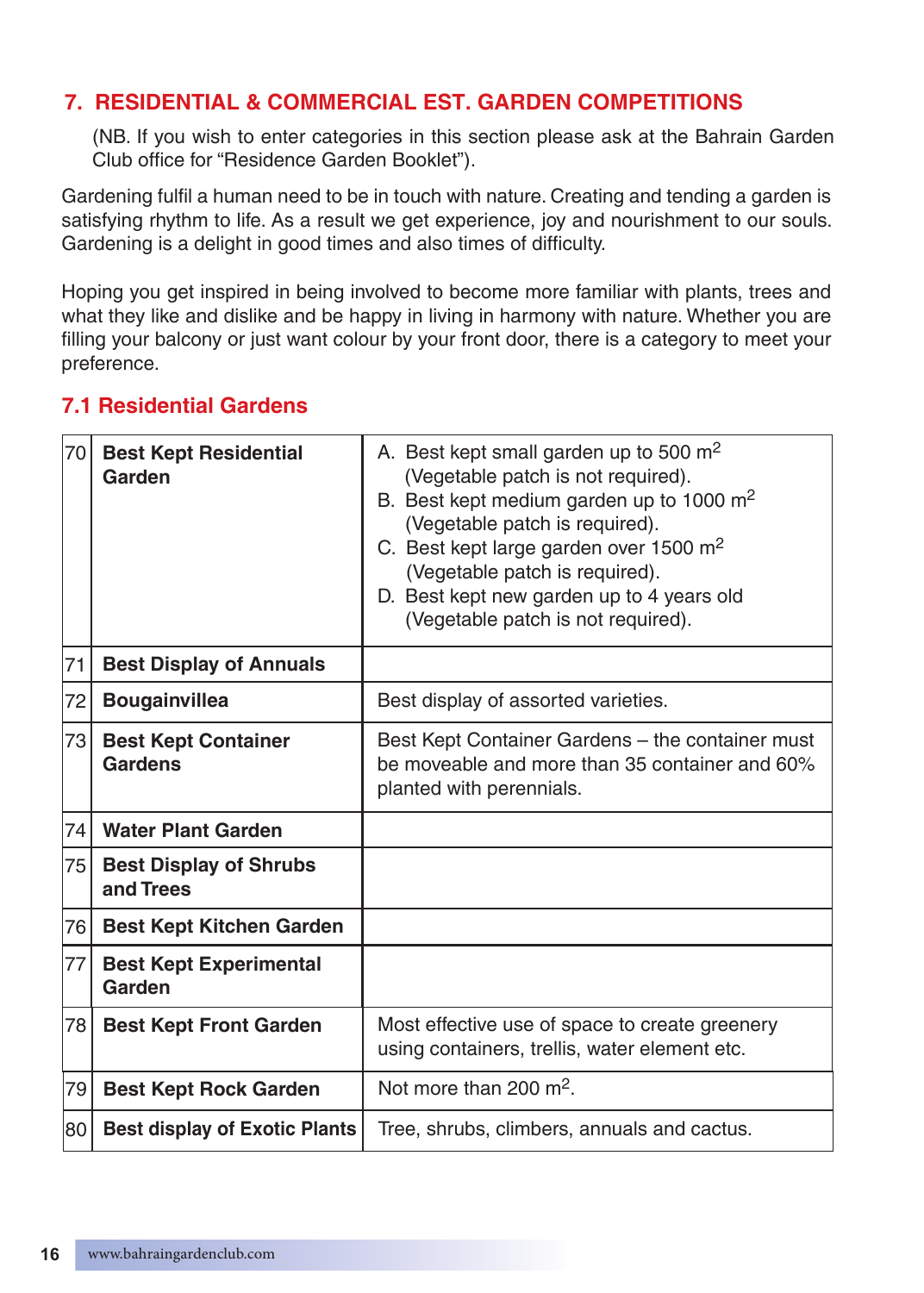# **7.2 Commercial Establishments Gardens**

#### 81 **Best Kept Environmentally Friendly Garden.**

This competition is basically considered for commercial establishments. (Ministries, public gardens, compounds, coffee shops …etc).

Annually will choose one category of establishment (see current year attachment for chosen category of establishment).

#### **IMPORTANT NOTE PLEASE REFER TO THE GUIDELINES IN EACH CATEGORY**

#### **7.3 Rules of Entry and Hints to Exhibitors**

The purpose of the annual garden competition is to promote excellence in gardening in the Kingdom of Bahrain (whether through the use of rare and unusual plants or in the overall design and effect of a garden) and good horticultural maintenance practices.

The continued enthusiasm and support for this annual event is the result of a small, hardworking team of volunteers. We sincerely appreciate the efforts of everyone involved in the competition, especially the judges, competitors and photographers. Their dedication to the task is inspiring.

Information regarding the competition can may be found on The Bahrain Garden Club website, www.bahraingardenclub.com or by contacting the Garden Club on 39774194.

#### **7.4 Notes on Garden Competitions**

- 7.4.1 To ensure that the garden competition is judged both fairly and objectively, the Club has approved and will adhere to the following guidelines:
- 7.4.2 The competition is open to club members and all residents.
- 7.4.3 Amateur gardeners who maintain their own private gardens may enter Gardens that have been professionally designed, constructed and maintained.
- 7.4.4 You can enter only one type of garden (Small, Medium, Large or New)
- 7.4.5 If you have won first place in a particular category for three consecutive years, you must stand aside for three consecutive years immediately afterwards to let others have a chance to win.
- 7.4.6 You may enter as many classes as you wish unless you are entering the Grand Challenge (King Hamad's Cup).
- 7.4.7 The entry fees for all garden classes are BD 5 + 200 files for any other category of garden competition.
- 7.4.8 You may meet the judges when they arrive but you must not be in the garden when it is judged.
- 7.4.9 Judging will take place over TWO days. Interference or influencing judges is highly discouraged. The decision of the judges is final. Photography may happen on the same day as of the judging.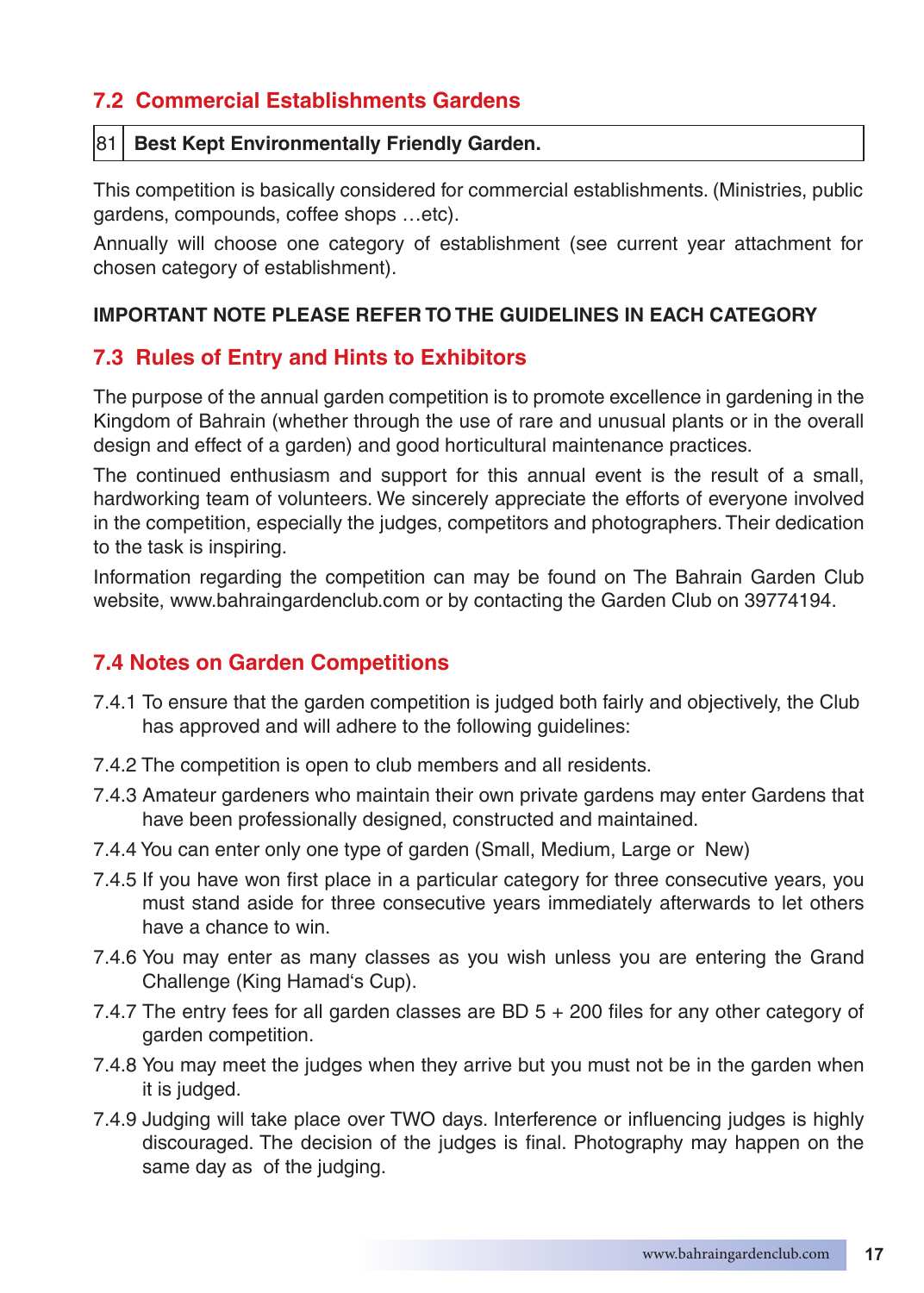- 7.4.10 After the completion of the judging a representative of the Bahrain Garden Club will contact you within two weeks regarding the results.
- 7.4.11 First, second and third place prizes are awarded in each category, and winners will be invited to an award ceremony where they will be presented with cups and certificates. The Ceremony will be announced in the newsletter or on the website and in the media.

# **7.5 Judging Criteria**

Judges are looking for gardens that are above average. Carefully consider the class that you enter because you may lose points for entering in an inappropriate class. If you are competing in the Grand Challenge, (King Trophy) the judges will look at the complete yard, including front, back and sides, (Vegetable Garden, Annuals, Lawns, Best Display of Trees and Shrubs and Container Garden, Experimental Garden) will be judged on their own merits.

# **7.6 Prizes**

First winner will receive a trophy and certificate. A First Place winners in the Grand Challenge Classes will have their name inscribed on the Grand Challenge Trophy. They will also receive a certificate. Second and third place winners will receive a certificate.

# **8. CARVING**

| 82 Fruit and Vegetable Carving | Open to all, e.g. hotels, catering est., |
|--------------------------------|------------------------------------------|
|                                | individuals, etc.                        |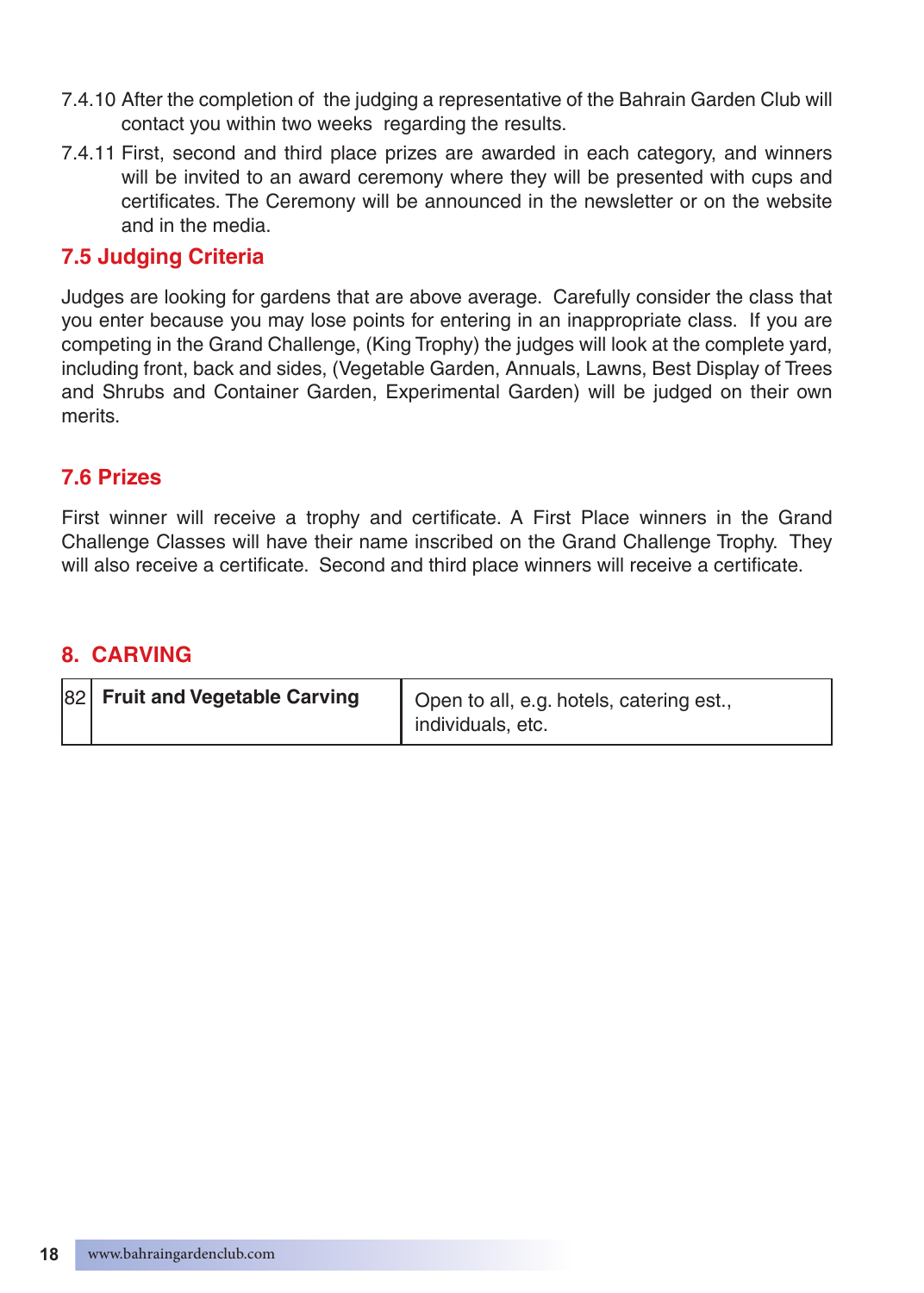# **9. GARDEN PHOTOGRAPHY**

|  | 83 A.1 Landscape - School students<br>A.2 Landscape - Amateurs<br>A.3 Landscape - Preofessionals<br><b>B.1 Close up - School students</b><br><b>B.2 Close up - Amateurs</b><br><b>B.3 Close up - Professionals</b> | See Current Year Attachment<br>for details of subject/s to<br>be photographed for the<br>competition. |
|--|--------------------------------------------------------------------------------------------------------------------------------------------------------------------------------------------------------------------|-------------------------------------------------------------------------------------------------------|
|--|--------------------------------------------------------------------------------------------------------------------------------------------------------------------------------------------------------------------|-------------------------------------------------------------------------------------------------------|

# **9.1 Who can enter**

- 9.1.1 School Students: Any school student can enter this competition through their respective school formalities (no age restriction).
- 9.1.2 Amateurs: 15 years and above (excluding school students).
- 9.1.3 Professional: 18 years and above.

# **9.2 Entering the competition you agree to abide by the following rules:**

- 9.2.1 Any image which won a place in another competition is not eligible.
- 9.2.2 You can use any type of camera to create your image. It is recommended to use the highest image quality.
- 9.2.3 There is no restriction on the type of camera or the technique you use to produce your final image.
- 9.2.4 Each category will have a winner.
- 9.2.5 Finalists will have their winning photographs shown at the International Bahrain Garden Show of the year.

#### **9.3 How to enter:**

- 9.3.1 You must register and clearly indicate your category.
- 9.3.2 All photos must be in colour.
- 9.3.3 The photos must have been taken in Bahrain in the last 12 months prior to the opening of the Bahrain Garden Show.
- 9.3.4 A competitor may participate with up to 2 photograhs in categories 83.A & 83.B.
- 9.3.5 All Photographs must measure 21 x 30 cm.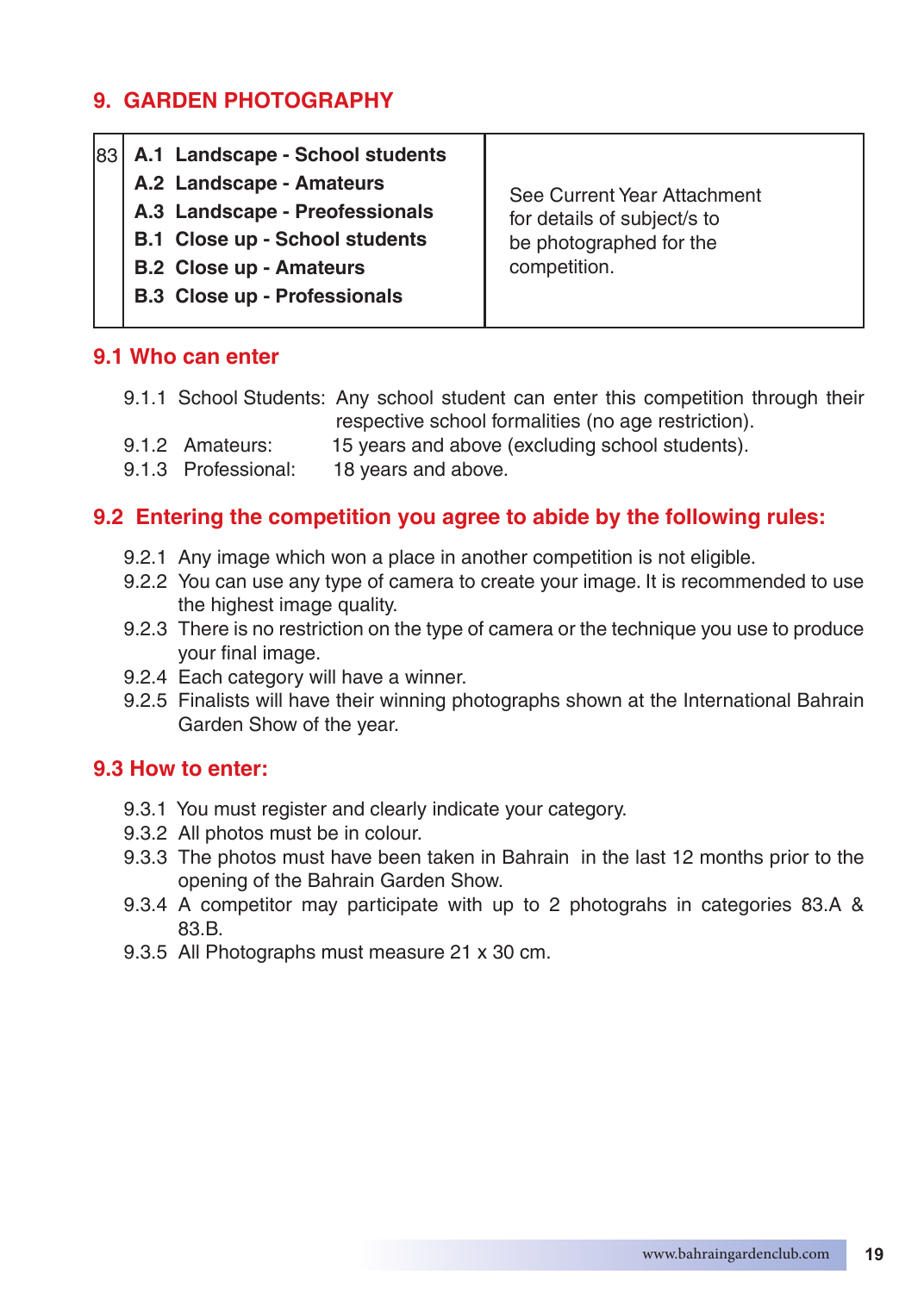# **10. COMPETITION CUPS AND PRIZES**

#### **A. IN OPEN COMPETITION**

- **1. His Majesty King Hamad Bin Isa Al Khalifa Cup:** To exhibitor gaining most points in Gardens - classes 70 - 77
- **2. His Highness Shaikh Isa Bin Salman Al Khalifa Cup:** To exhibitor gaining most points in Flowers- classes 1-24
- **3. His Highness Shaikh Isa Bin Salman Al Khalifa Cup:** To exhibitor gaining most points in Vegetables - classes 25-46
- **4. Her Royal Highness Princes Sabeekha Bint Ebrahim Al Khalif Cup:** To exhibitor gaining best points in Photography - class 83 (a), (b), (c)
- **5. His Highness Shaikh Abdulla Bin Hamad Al Khalifa Cup:** To exhibitor gaining most points in Environmental Garden - class 81
- **6. Her Highness Shaikha Haya Bint Mohamed Al Khalifa Cup:** To exhibitor gaining most points in exotic Plants - class 80
- **7. Yateem Trophy: (52-60) First from first** Best floral exhibit in the show
- **8. Cooper Ikebana Bowl:** Best exhibit in class 62(a) - Basic Style
- **9. The Japanese Ambassador's Award.** Best exhibit in class 62(b) - Free Style
- **10. The Bahrain Japan Friendship Society Award.** Best exhibit in class 62(c) - Special Occasions
- **11. The Flower Arranger Award:** Best exhibit in Class 56
- **12. Keen Goblet**  Best exhibit in Class 60
- **13. Kanoo Cup:** Best kept small garden in Class 70 (a)
- **14. Bahrain Garden Club Rose Bowl:** Best kept medium Garden 70 (b)
- **15. Bahrain Garden Club Plate:** Best kept large garden class 70 (c)
- **16. Beckett Trophy:** Most points in the collections - classes (24 - 45)
- **17. British Ambassador's Cup:**

 To the Bahrain Government school with the best exhibit of flowers 68 (a)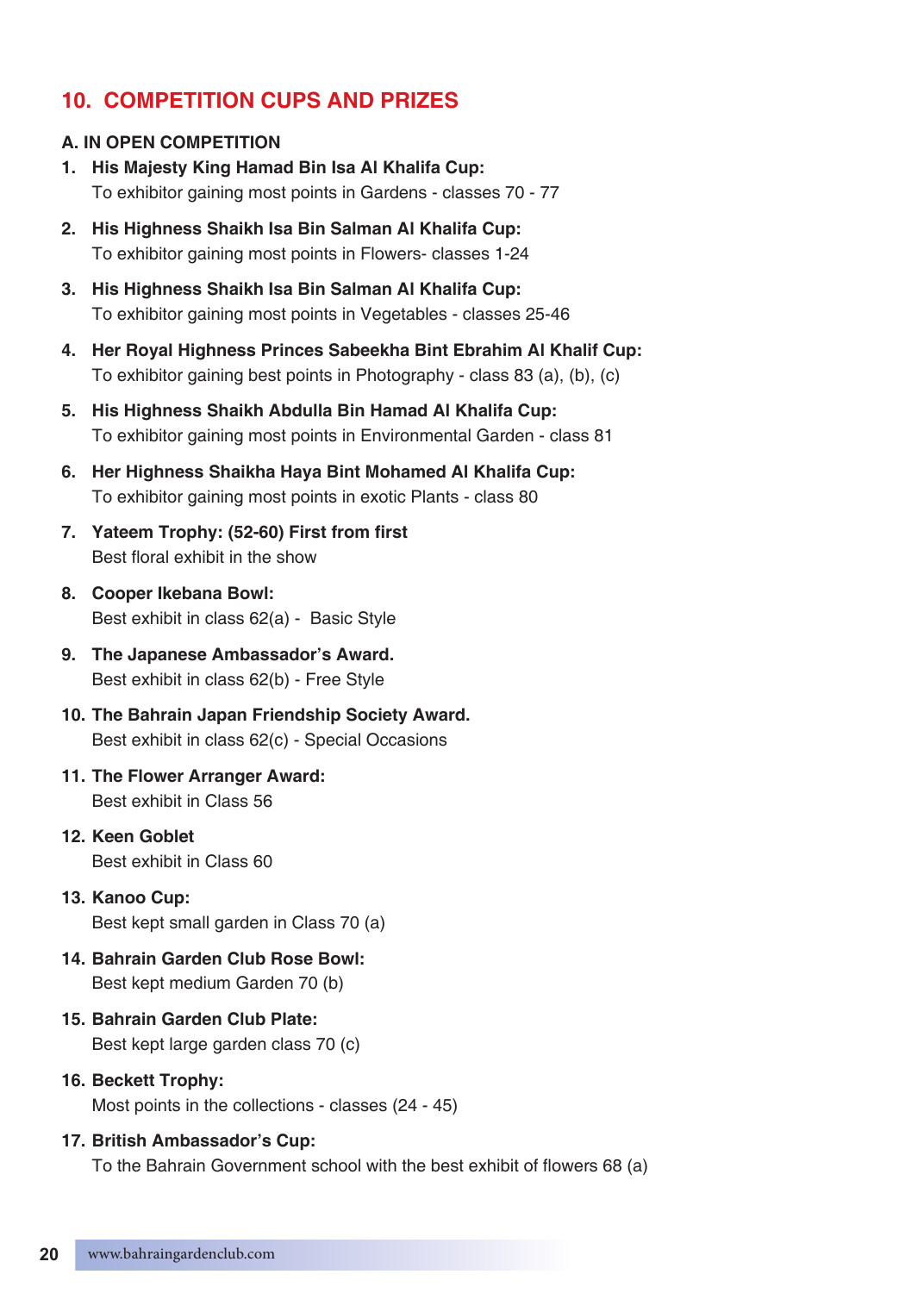#### **18. British Ambassador's Cup:**

To the Bahrain Government school with the best exhibit of vegetables 68 (b)

#### **19. Bond Cup:**

Best exhibit in student class 65

# **20. Bahrain Garden Club Cup:**

Best exhibit student in class 67

#### **21. Zu'abi Cup:**

Best exhibit in Student class 64 (a) (13-15 years)

#### **22. Zu'abi Cup:** Best in class 64 (b) (16-18 years)

#### **23. Bahrain Garden Club Cup:** Best exhibit in student class 64 (c) (13-15 years)

#### **24. Bahrain Garden Club Cup:** Best Exhibit in student class 64 (d) (16-18 years)

#### **25. Richey – Tucker Trophy:** Best exhibit in Class 73 (Container Garden)

- **26. United States of America Cup:** Best exhibit in Class 71 (Annual)
- **27. Esamat Faraj Cup:** Best exhibit in class 64 (e) (Special Needs)

#### **28. Rashida Tadayon Cup:** Best exhibit in Class 82 (Carving)

**29. Shaikha Shaikha Bint Mohamad Al Khalifa Cup:** Best exhibit in class 17 (b) Rose one bloom hybrid tea

#### **30. Walker Trophy:** Best exhibit in Class 58 (Present Title)

**31. Bahrain Garden Club Cup:** Best exhibit in class 61(a) Pot et Fleur

#### **32. Bahrain Garden Club Cup:** Best exhibit in class 61(b) Terrarium

- **33. Shaikha Fatima Bint Ahmed Al Khalifa Cup:** Best exhibit in class 63a (1), 63b (2)
- **34. Shaikha Muneera Bint Ahmed Al Khalifa Cup:** Best exhibit in class 63b (1), (2), (3) First from Firsts
- **35. Mother & Child Welfare Society Cup:** Best exhibit in special needs - class 64(f)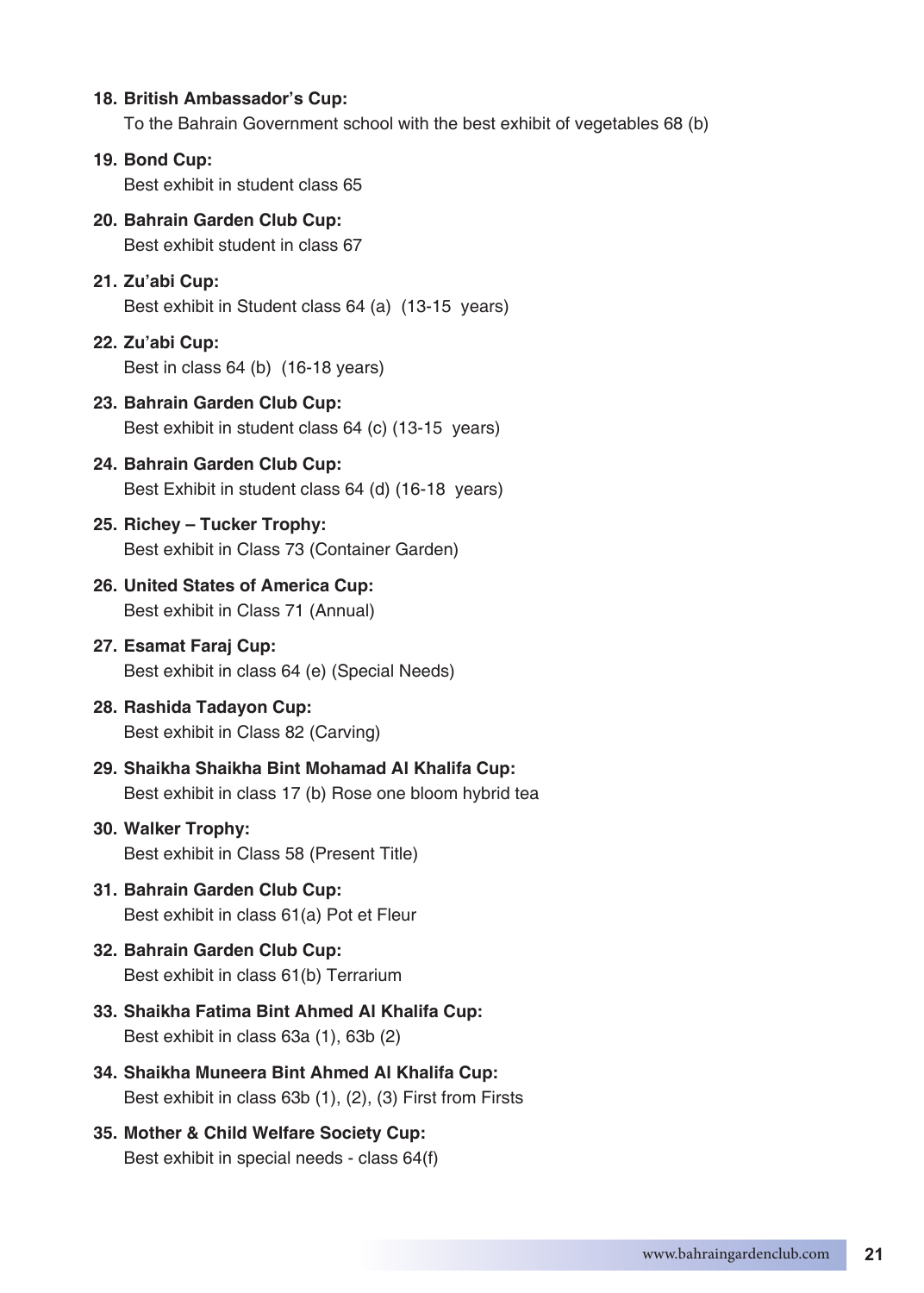- **36. Bethan Robinson Cup:** Best exhibit in special needs - class 64(g) (Free Style)
- **37. Elizabeth Shaheen Trophy:** Best exhibit student in class 66
- **38. National Action Charter Cup:** Best exhibit in school garden - class 69(a)
- **39. Ministry of Education Cup:** Best exhibit in school garden - class 69(b)
- **40. Bahrain Garden Club Cup:**  Best exhibit in school garden - class 69(c)
- **41. Bahrain Garden Club Cup:**  Best exhibit in school garden - class 69(d)
- **42. Ministry of Municipalities Affair Cup:** Best exhibit Kept New Garden - under 4 years old class 70 (d)
- **43. Elizabeth Shaheen Plate:** Best exhibit in trees & shrubs - class 75
- **44. Eng. Zahra Abdul Malik Cup:** Best exhibit in kitchen garden - class 76
- **45. Bahrain Garden Club Cup:** Best exhibit in experiment garden - class 77
- **46. Bahrain Garden Club Cup:** Best exhibit in front garden - class 78
- **47. Bahrain Garden Club Cup:** Best exhibit in Rock garden - class 79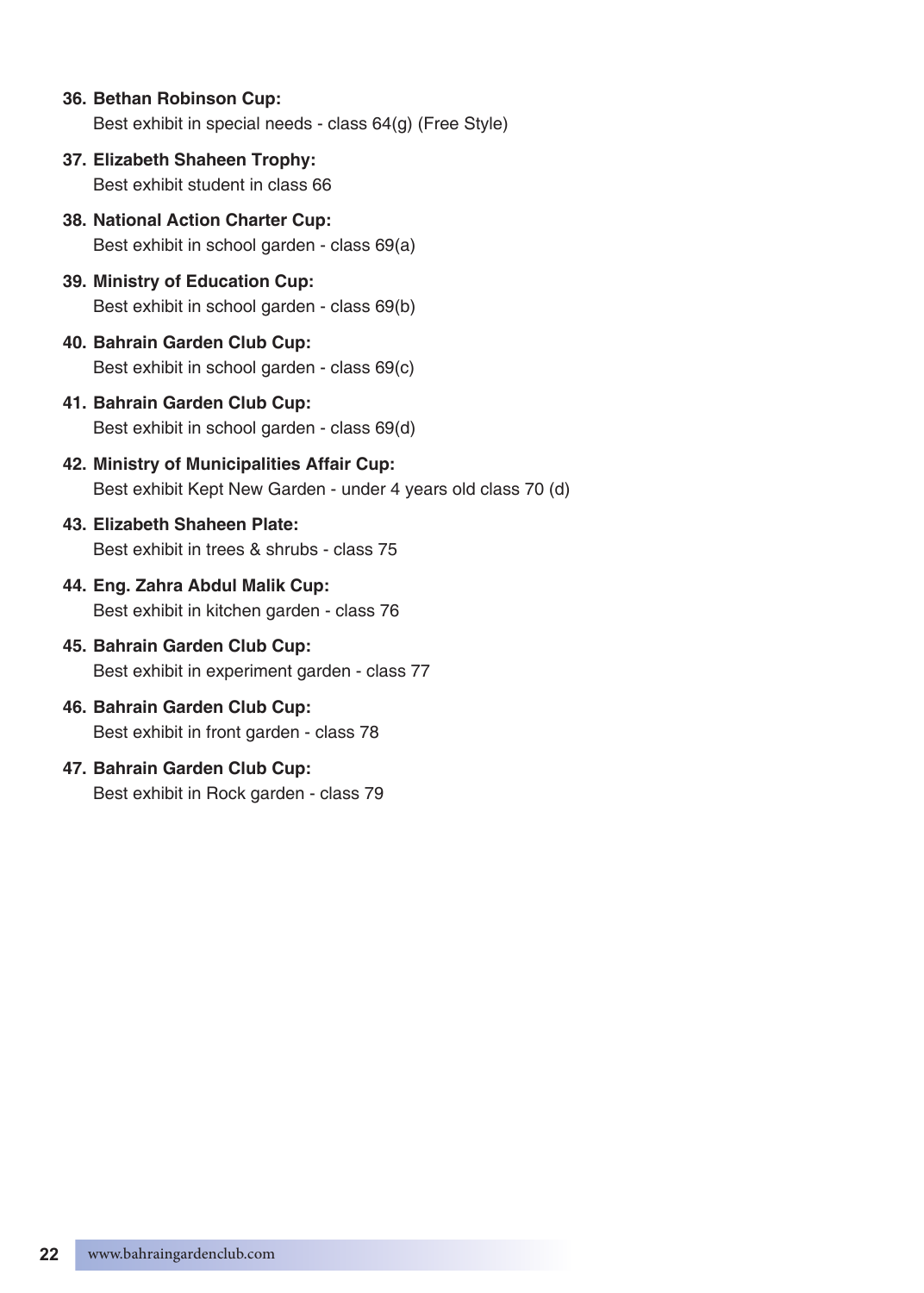#### **B. TO GARDEN CLUB MEMBERS ONLY**

#### **1. His Highness Shaikh Isa Bin Salman Al-Khalifa Cup:**

To Club member, most points in experimental gardening - classes (49 - 51)

#### **2. Lady Luce Cup:**

Club member most points in the show.

#### **3. Gulf Air Cup:** Club Member second highest point in show - classes (1 - 24)

**4. Bahrain Garden Club Cup:** Club member gaining most points in Flower Arranging - classes (52 - 60)

#### **5. Bahrain Garden Club Cup:**

Club member gaining most points in Vegetable - classes (25 - 46)

#### **6. Bahrain Garden Club Bowl:**

Club member gaining second highest points in Experimental Gardening classes (49 - 51)

#### **7. Strickland Rose Trophy:**

Club member showing the best Hybrid Tea Rose - class 18 (a)

#### **8. Enid Belgrave Rose Bowl:** Club member showing the best Bahrain Rose - class 18 (c)

#### **9. Hallifax Bougainvillea Cup:**

Club member with best exhibit of Bougainvillea - class 72 (b)

#### **10. Walker Trophy:** Best exhibit in Novice - class 58

#### **11. Elizabeth Wood Cup:** Club member gaining- best Collection of Herbs - class 46

#### **12. Bahrain Garden club Cup:**

Club member awarded by the club committee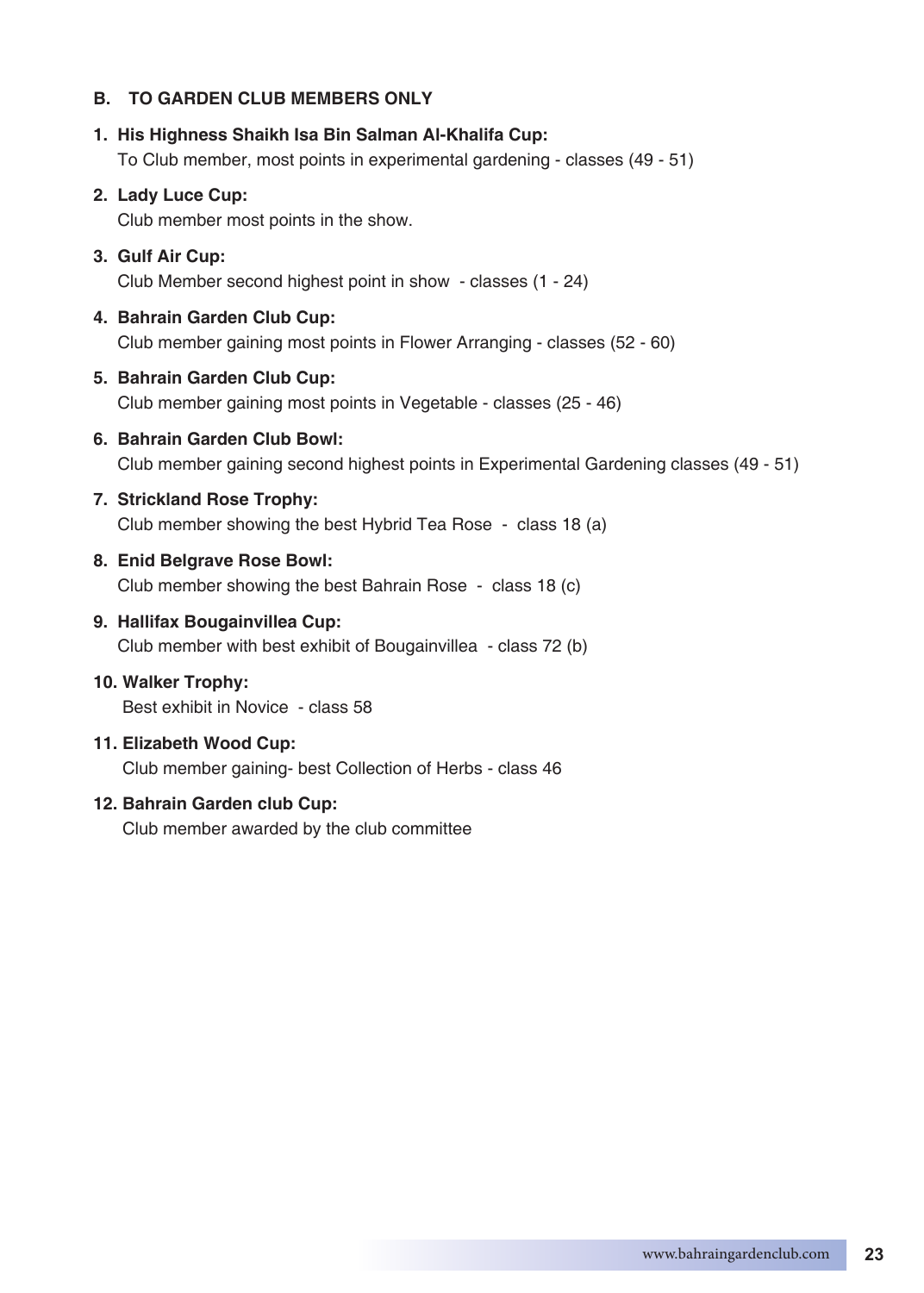# **NOTES:**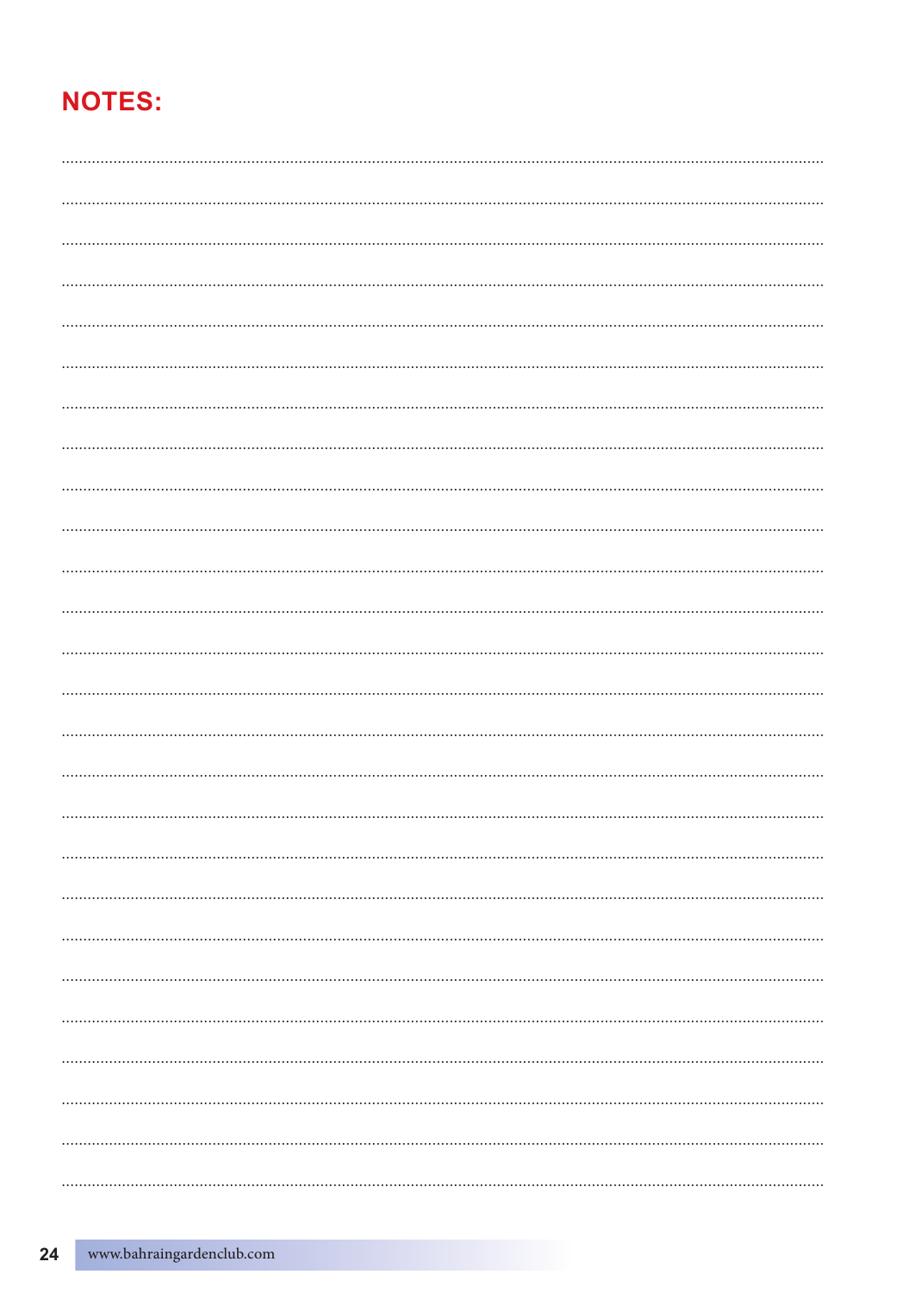

# School Garden Competition Form

(For categories 68.A, 68.B & 69)

| School Name:                |         |                                                                                                                                                                                                                                |
|-----------------------------|---------|--------------------------------------------------------------------------------------------------------------------------------------------------------------------------------------------------------------------------------|
|                             |         | School Phone No.: The contract of the contract of the contract of the contract of the contract of the contract of the contract of the contract of the contract of the contract of the contract of the contract of the contract |
| Email:                      |         |                                                                                                                                                                                                                                |
|                             |         | Did you Win 1st Place in any Year                                                                                                                                                                                              |
|                             | Yes     | No                                                                                                                                                                                                                             |
|                             |         | Is this the first time you have entered Garden Competition?                                                                                                                                                                    |
|                             | Yes     | No                                                                                                                                                                                                                             |
|                             |         |                                                                                                                                                                                                                                |
| We enclose our entry fee's: |         |                                                                                                                                                                                                                                |
|                             | Date:   |                                                                                                                                                                                                                                |
|                             |         | Name of School representative (signatory's name printed):                                                                                                                                                                      |
|                             |         | Phone No. 2008 Committee No. 2008 Committee No. 2008 Committee No. 2008 Committee No. 2008 Committee No. 2008                                                                                                                  |
|                             | E-mail: |                                                                                                                                                                                                                                |